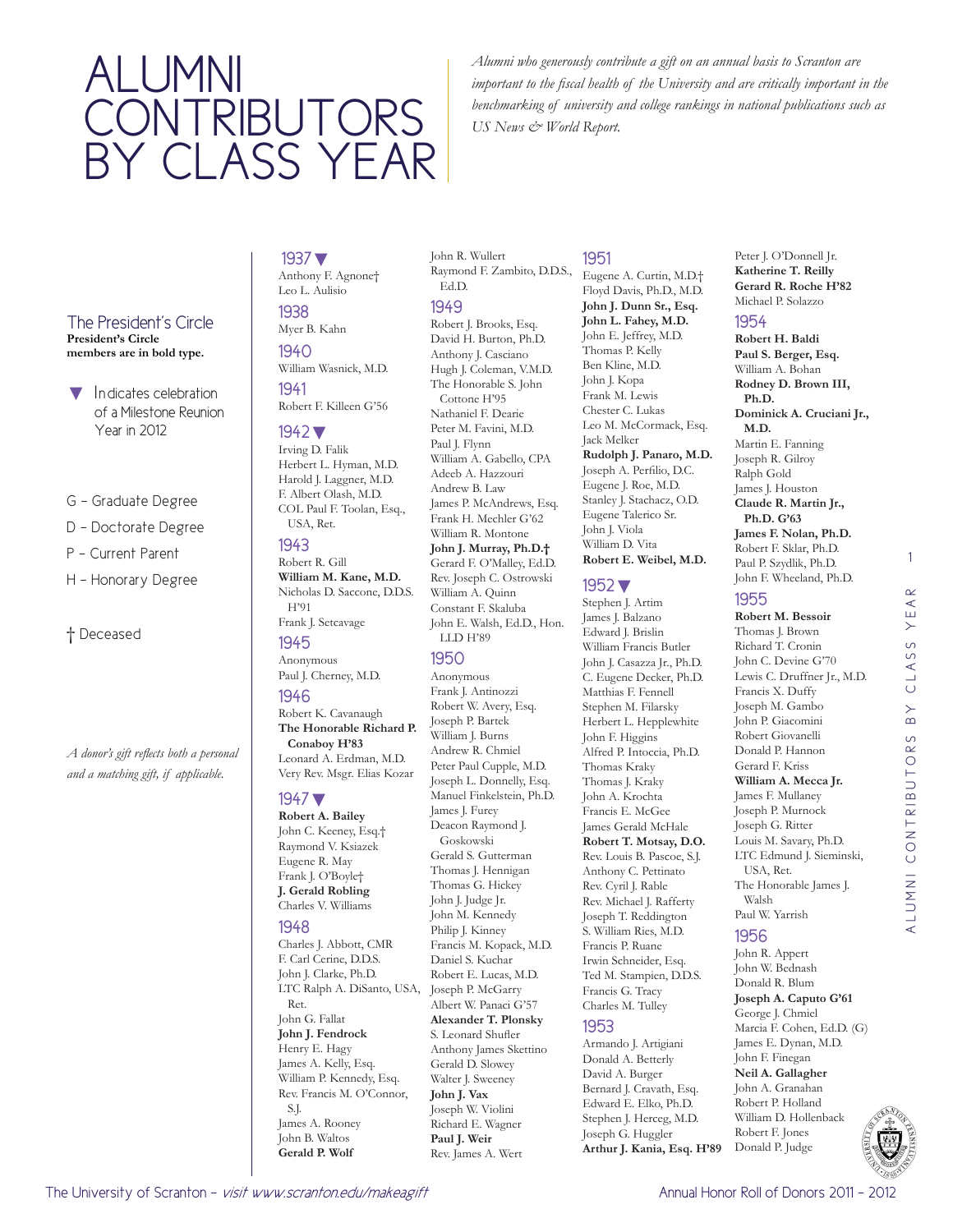Monroe Judkovics Donald J. Kemple, Esq. Joseph P. McDonald Frederick Mitchell Michael T. Moran John P. Nealon John J. O'Connell Jr. Robert G. Rebek G'65 Raymond A. Ridolfi John M. Sabia **Edward C. Slagis**  David F. St. Ledger G'69 Norbert R. Stalica, Ph.D. Thomas N. Tate, Esq. Thomas J. Walsh Sr. Judge Francis R. Williamson

#### 1957▼

Joseph E. Zack

Anthony J. Andreoni **William J. Antognoli, M.D.**  John J. Burke James J. Carroll, Ph.D. **Sylvester T. Chapa**  Louis J. Cichon Dominic F. Cossa H'82 F. Morgan Cox Ramon J. Deeb, M.D. Bernard F. Dick, Ph.D. Robert F. Duffy **John J. Farrell, CPA**  James F. Flynn, Esq. **Thomas J. Foley Jr., Esq.**  John J. Heaney Carl I. Hopf William F. Hoppel Joseph J. Jankowski, M.D. John J. Jordan, D.D.S. William R. Kruzel Fred S. Lewenson, D.D.S. Malcolm R. Maguire **John P. Martin, Ed.D. (G)** Joseph J. McCarthy, MBA G'63 A. Jerome McCormick Timothy J. McGovern Paul C. Moffitt William P. Morris Joseph J. Mowad, M.D. Robert R. Newton, Ph.D. John F. O'Malley John B. Reilly LTC Gaetano J. Sico Andrew E. Sluko Walter E. Smith G'64 Robert A. Sproul Raymond L. Williams

#### 1958

Thomas E. Antonicci Louis F. Auriemma Walter C. Avery Joseph J. Barrett, Ph.D. Donald Bernstein William P. Burke Michael P. Doyle John P. Gower Michael J. Grobosky Thomas S. Higgins, Esq. Edward J. Hughes Sr. Joseph A. Karam Robert F. Kearney Daniel J. Kelleher, Esq. Howard C. Kellerman J. Roger Kemple Frank J. Killino

Martin J. Kushmerick, M.D., Ph.D. John R. Kwolek Eugene M. Langan Jr. G'64 Joseph A. Lavelle, Ph.D. **John J. Leahey**  Robert D. Lepisko Joseph J. Loux Patrick J. McCabe G'65 The Honorable James M. Munley John J. Nallin Joseph J. Pascoe G'64 Stephen M. Pavliga John J. Rossi John T. Schofield **James R. Stone**  Harold A. Swift **Robert J. Sylvester**  Very Rev. Myron G. Zuder, Ph.D. G'66

#### 1959

John Abda, M.D. Joseph J. Banick G'67 Thomas P. Bewick Raymond R. Caucci Joseph R. Charney G'67 **William G. Connolly Jr.**  Louis Connor Michael J. Delaney Frank C. Dwornikoski Msgr. William J. Feldcamp **Theodore L. Ferraro**  Joseph H. Fitt Victor P. Frattali, Ph.D. COL Frank B. Gewet, AUS, Ret. John T. Gough Gerald A. Gryczko, M.D. Albert J. Guzzi G'66 C. Daniel Higgins, Esq. **Arthur J. Jordan, O.D.**  Joseph M. Joyce G'67 Edward D. Kazakavich Sr. David P. Kemple, Ph.D., ACSW Walter Kowalchik, Esq. Donald J. McBride John G. Moffitt John A. Murazzi Arthur T. Myers James J. Needham **William C. O'Malley**  Edward J. Orokos A. Eugene Palchanis, Ph.D. Samuel P. Pane Ned R. Panfile Sr. Francis J. Pryal G'64 COL John L. Rafferty Sr., Ret. John P. Reddington, Ph.D. Michael F. Reilly, Ph.D. Robert J. Riedy Chester D. Sebastianelli Robert Thomas Shields G'70 COL Robert C. Stiepock, USA, Ret. Paul J. Stull Gerald Richard Walsh, Esq. Paul A. Walsh, CPA Richard C. Wirnowski **Robert E. Wright, M.D. William J. Young** 

#### 1960

Anonymous Gene E. Banick, CPA

Carl E. Bartecchi, M.D., MACP Joseph C. Bohan Terrence S. Carden Jr., M.D. **Angelo R. Cinti**  The Honorable Robert J. Conway Michael A. Cruciani Timothy L. Curtin Robert A. Denton Jr. C. William Eckenrode **John J. Ferry, M.D.**  Joseph T. Finnan Wallace E. Fletcher John J. Gilligan G'70 LTC Henry C. Gilmore, USA, Ret. Augustino R. Graziano **MG John P. Herrling, USA, Ret.**  Joseph G. Homoki William J. Hopkins Jr. G'69 Thomas F. Jennings Nicholas Kapelan Andrew W. Leo Cornelius J. Lorden **J. Edward Ludes**  LTC Walter J. Lynch, USA, Ret. Donald F. McAndrew **Frank J. McDonnell, Esq. H'08** Joseph P. McGraw G'62 James J. McKane G'72 James J. Miskell Gerald P. Moran, Esq. James Mowad Joseph J. Mrowca, Ph.D. Donald G. Myers, Ed.D. August J. Nicastro Anthony M. Perry, M.D. John G. Pittelli G'65 Arthur P. Poli Edward J. Polkowski Gerald T. Powers, Ph.D. **John B. Pryle**  William C. Racht COL George L. Shevlin, USA, Ret. James F. Skalski William J. Walsh John P. Whalen Robert E. Whitford Harold L. Wilensky Edward F. Zelinski 1961 Norman Abrams, M.D. **Anonymous** Anonymous James M. Basta† F. Thomas Bonick G'66 James F. Brennan, Ph.D. William V. Burke G'73 John F. Clark Richard F. Close Jr. John M. Connor The Honorable Paul F. Crowley Earl E. Davis

Richard C. DePrimo **Ronald S. Dobies**  James P. Fanning G'65 Paul P. Foley Frank A. Frankovsky James J. Grace

**George R. Holmes, Ph.D.** 

#### **Theodore Jadick**

Eugene V. Joynt William J. Kasulis G'70 Paul R. Kennedy, Ph.D. Joan L. Krause (G) John J. Lash Sr. **Saul M. Levy**  Donald J. Mangine John J. Marcinkevicz Jr. Andrew Scott McGowan, Ph.D. Ronald E. Mensel **James A. Mezick, Ph.D.**  COL Thomas C. Munley, USA, Ret. Paul Mushak, Ph.D. **John M. Nape G'71** Thomas G. Peacock Robert H. Rempe, Ph.D. G'68 Leonard M. Sarr (G) Msgr. Constantine V. Siconolfi William J. Summa **John P. Sweeney**  Joseph F. Tokarchik **Drew Von Bergen**  Charles M. Wehler **Joseph F. Weiss, Ph.D.**  John J. Witinski Sr. (G)

#### 1962▼

Paul J. Angelis, Ph.D. Anonymous Leonard B. Berkoski Jr., CCLA, CFE Robert J. Brislin Frank J. Carden G'72 **Frank Caulson**  LTC Robert L. Cillo, USA, Ret. William J. Clark G'64 The Honorable Michael J. Collins **James F. Corcoran**  Flora M. Cupple Charles T. Curtin, M.D. Edward A. D'Agostino Joseph A. Dermont LTC Robert M. Dobreniecki, USAR, Ret. G'69 Joseph V. Doria, ACSW, LCSW Thomas J. Dougherty G'68 Richard J. Dowling Jr., Esq. Michael J. Ezdebski Sr. G'65 Rev. Michael Fill Gerard F. Fitzpatrick Kenneth J. Forconi Samuel Ross Giamber, M.D. John J. Glynn Patrick F. Grady Sr., Ed.D. G'67 Henry L. Graham Jr. George G. Gulbin Jr., CLU Terence J. Hayes, V.M.D., Ph.D. Frank P. Hoffman William Houston John B. Jordan G'64 **Carl J. Kuehner H'11 Jacques P. Kueny**  Robert C. Loughney Paul W. Lowry Albert J. Marmo Robert G. Meeker, Ph.D. (G) Angelo P. Montante Peter G. Montante **Paul M. Montrone, Ph.D. H'86** Joseph F. Murray Jr.

Michael A. Occulto David A. Oven, D.D.S. **John J. Price, CPCU**  Joseph J. Rava Thomas P. Regan Vincent L. Ross, M.D. Michael J. Sekol Robert Simoncelli G'70 Edmund F. Sweeney Donald L. Thompson Edward Timinskas Arthur H. Van Buskirk Jr. Carl J. Vinitsky Richard J. Williams **Stephen R. Wojdak, Esq.** 

#### 1963

Anonymous Thomas A. Artabane, M.D. **John Barry Beemer, Esq.**  Edward J. Bellan **Robert J. Boylan, Ph.D.**  Philip J. Burke, Ph.D. G'66 John T. Carson Charles H. Castellino Marion R. Casterlin, R.N. Frances M. Cecci Paul A. Chianese Robert M. Costello Thomas G. Cupillari **Michael D. DeMichele, Ph.D.**  Louis J. DiMattio George P. Duhigg G'70 Richard J. Flynn, M.D. Thomas F. Foley John P. Gibbons Robert J. Holtham G'69 **John P. Kameen**  Charles Joseph Keffer, Ph.D. William P. Kuehner Jr., CPA Jerome P. Lacotta G'72 Robert J. Lang George J. Macko Walter E. Malhoski, M.D. Edward M. Marinchak James E. Martin John Michael Martin Sr. G'71 Paul Barry McAndrew Walt McGough Daniel J. Millett Benjamin J. Montalbano G'78 James P. Noone, M.D. **John G. Paulishak**  Gerald J. Phifer **Donald L. Preate Sr., M.D.**  Elizabeth Procik G'69 Robert M. Rossick, CPA Joseph W. Ryan G'72 Alyn J. Scheatzle **Gerald P. Tracy, M.D. H'99**

2

 $\alpha$  $\prec$ Ш  $\rightarrow$  $\circ$ LASS  $\circ$  $\begin{array}{c}\n\searrow\\
\searrow\n\end{array}$ 

ALUMNI CONTRIBUTORS BY CLASS YEAR

CONT

INNUT

 $\prec$ 

OR<sub>S</sub>  $\overline{\overline{C}}$  $\overline{\mathbf{e}}$  $\overline{\mathstrut \simeq}$ 

#### 1964

Joseph F. Aquilio David Barry **Richard R. Bartkowski, M.D., Ph.D.**  LTC Earl E. Bechtold, Ret. Charles P. Bozym James J. Buda Joseph F. Castellino, Esq. Edward J. Cavanaugh David P. Chowanec Francis R. Cicci G'68 Patrick F. Cioni G'69 Angela B. Cobb (G)

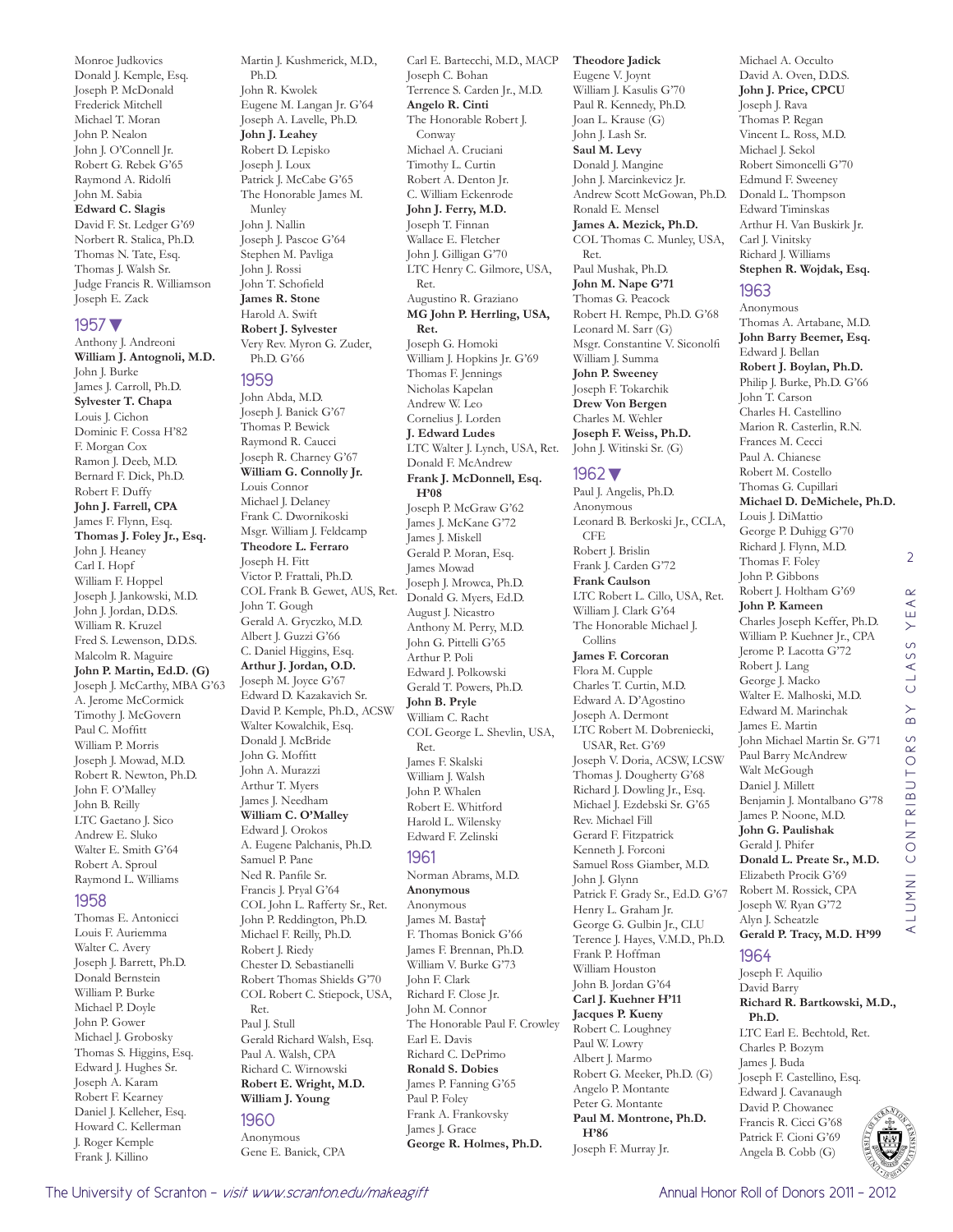Francis W. Connolly, Ph.D. **William J. Corcoran, Esq. James R. Costello Jr., Esq.**  Frank L. Coveleski John P. Cummings **John J. Cunningham III, Esq.**  William P. Cusick, CPA G'69 Joseph F. Davis, CPA Anthony DeCarli Jr., Ed.D. G'67 Patrick A. DiNapoli G'66 Walter Ermolovich G'71 Paul F. Fahey, Ph.D. Regina C. Ference (G) James J. Ferguson G'67 Patrick F. Fischetti Edward J. Flesch Alvin R. Gelb G'68 Ralph Grambo, Ph.D. John W. Hattman, D.A. (G) Ann Teresa Helring **Frank X. J. Homer, Ph.D.**  Enid P. Housty (G) Ann Marie Hrobak G'69 John P. Kazista G'70 **James M. Kelly Joseph T. Kelly Sr., D.M.D.**  Frank G. Kost William V. Krause J. Dennis Kryzanowski G'69 COL Willis F. Larrabee, USA, Ret. John T. Malosh John D. Matiskella Alexander M. McGowan William A. Mecca G'67 Anthony P. Molinaro Daniel J. Moran Jr. Kenneth J. Murphy Robert J. O'Hora G'74 **John J. O'Malley Jr., Ph.D.**  Gerard E. Philipp Arthur H. Piper, CPA John P. Prehodka John C. Rader Frank P. Riedy **Thomas F. Rocereto, M.D.**  Gregory J. Rosasco, Ph.D. Eugene F. Rosetti G'71 Michael W. Rosiecki, M.D. Eugene M. Russin Joseph F. Sauer Luke A. Shanley, Ph.D. James M. Soranno LTC Michael E. Stamilio, USA, Ret. Edward M. Vonusa David J. Ziobro

#### 1965

Irwin S. Adler Allen D. Arnold, Ed.D. **John F. Bagley, Ph.D.**  John P. Bednar (G) F. Robert Brady Carol M. Burke (G) Joseph D. Ceccoli John R. Davis Thomas J. Egan, D.D.S. Patrick J. Flanagan J. Brian Foley, Esq. Gregory J. Franceski, CBM, CGFM

James Joseph Franconeri Loretta B. Garrity (G) Thomas P. Gilligan, Ed.D. James A. Gilmartin (G) Clemens B. Glunz Jr. Edward Francis Heffron, Ed.D. Raymond J. Lintner Jr. G'67 William J. Hinz Michael Hoffman, Esq. Frank J. Hughes Jr. William J. Kane, M.D. John M. Kresock **Michael J. Kuhar, Ph.D.**  Leonard R. Kuplinski Thomas P. Langan, CPA, CFP George J. Litz **Edward J. Lynett Jr. H'93** William S. Maguire Anthony J. Mazaitis, Ph.D. **Brian L. McDonnell**  James P. McGraw Jr. G'67 The Honorable Dennis M. McHugh Stanley A. Moroz Joseph A. Narcavage Joseph T. Neary, Ph.D. COL Jessie W. Olshefski, R.N., USAR, Ret. (G) James P. Phillips Jr., Esq. G'71 Allen S. Plotkin (G) Edward J. Robson G'68 Hugh J. Rodgers Jr. **Harry T. Rose**  Leonard F. Sabalesky (G) Robert L. Sebastianelli Joseph C. Sever Jr. **Gerald E. Shanley III**  Larry Sherer Richard H. Spalletta John Swyers William S. Van Nostrand III John R. Walsh G'67 William J. Walsh Martin N. Weinstock

#### 1966

John J. Whalen Jeffrey D. Williams Dr. Joseph S. Wittig (G)

Charles Joseph Arena Justin Blewitt Jr., Esq. William J. Bradley III Anthony R. Cannella Roger C. Carro **Thomas J. Cawley, Esq.**  Mary Elizabeth Connors G'68 Salvatore J. Cottone Paul J. Del Rosso Frederick Robert Donarum **James W. Dyer H'04** Mary Catherine Egan (G) James Vincent English Jr. (G) Stephen J. Evers, Esq. Ardeth Fischetti William D. Foote Jr., Esq. Eugene F. Gallagher (G) George P. Generas Jr., Esq., CPA G'68 John E. Gilroy G'68 **Michael P. Glinsky Jr.**  Paul J. Gritman (G)† Michael E. Henry Sr. Richard F.M. Hickey G'93 George G. Hohberger, M.D.

Thomas P. Kameen Albert T. Karam G'69 Ronald G. Krafjack (G) J. Ronald Krupka Walter M. Latzo **James J. Loftus, M.D.**  Frank E. Martino Jr. Augustus V. Materazzi Jr., Ed.D. G'68 James E. McCrone G'70 Brian P. McGlynn John J. McGowan, CPA, CMA, CIA, ATA (G) Thomas J. Milson Jr., Ph.D. Joseph R. Minella James D. Moran, Esq. **Francis J. Murphy, Ed.D. James A. Noone, Esq.**  John K. Oakes Charles M. Petras, CPA Frederick T. Price Raymond A. Roche Thomas E. Shoener Santhiras K. Stanislaus Donald L. Storm Robert M. Tardio Martin J. Torbert Jr. Robert J. Tyrrell, Esq. Donald G. Van Steyn COL Raymond T. Waity, USA, Ret. **John A. Walsh**  Thomas D. Walsh Richard J. Weintraub, M.D. Michael R. White

Thomas J. Yucha, M.D. **Robert P. Zelno G'77**

#### 1967▼

Anonymous Norman F. Assenza Jr. Frank R. Banko James J. Barrett, CPA Richard J. Barrett, Ph.D. Paul A. Battisti (G) Ronald T. Baux G'69 Andrew Beechko Jr. Robert P. Berkheiser G'69 James A. Boyle Alethea L. Brennan (G) Richard W. Burge Sr. John M. Casper, Ph.D. Paul T. Clark Frank P. Clarke James Robert Clift G'73 John J. Comey Joseph W. Constantini Marie Coyne Flederbach (G) Peter J. Coyne Thomas P. Cunningham Philip R. Daniel Lee A. DeHihns III, Esq. John D. DeMaria, CLU Joseph F. Desuta G'69 Thomas J. Dilts, MT, ASCP Edward J. Farrell Jr. William M. Gallis Charles B. Gibbons, Esq. John E. Gustave Jr. Albert J. Guzek G'74 Charles A. Henderson **Robert P. Hickey**  David G. Hooper

John J. Hovan, Esq. Donald M. Hughes James R. Ide (G) Dominic Ingraffea Francis A. Iskra (G) Paul W. Johnson **William P. Kiehl, Esq., Ed.D.**  Lawrence J. Gramling, Ph.D. Anee V. Kish (G) George J. Klem Peter J. Lally Sr., Esq. Thomas G. Lauth Richard J. Lavelle, Esq. The Honorable Joseph F. Leary John P. McAllister, Ph.D. John W. McAvoy Robert G. McGroarty John W. McHale G'71 William F. McLane Jr. G'69 Frederick B. Morrison Donald J. Mosley G'71 Alfred T. Myles III Thomas J. O'Malia (G) James P. O'Neill Richard S. Onze James J. Paddock G'72 Frank P. Paoli Jr. G'69 Robert L. Price G'69 Michael D. Riley, Ph.D. Ronald J. Roman **Francis X. Rudegeair, CPA**  Robert A. Rudnick Leonard C. Schneider COL Charles A. Seland, USA, Ret. **Michael M. Sheridan G'72** Albert P. Sindall Jr., D.D.S. Eileen J. Soranno **Gerard D. Straub Sr., CPA**  Russell J. G. Symons Aloysius J. Teufel (G) J. Christopher Warner Robert J. Weinschenk George S. Wineburgh, M.D. **Anne Louise Wittman (G)** Robert L. Wright John J. Zara **John W. Zimmerman**  1968

Nicholas D. Alteri Jr. Anonymous William R. Bechtel Susan A. Begliomini (G) Lawrence J. Braja, M.S.W. Hugh Donald Burns, Ph.D. Jacqueline Campbell (G) Robert J. Cavalieri, D.D.S. Sandra M. Cella (G) John R. Condon Joseph W. Connolly, Ph.D. Thomas R. Corgel Joseph R. Cours Carl F. D'Angelo, M.D. Richard J. Davidson G'74 **F. Dennis Dawgert, M.D.**  Albert A. DeFazio James J. Dougherty G'70 **Gerald M. Durkin**  William J. Egan Sr. John J. Elias (G) Gary W. Evans John F. Fenton G'70 John R. Ferguson James L. Fogarty

Timothy E. Foley, Esq. Ella E. Gale, Ph.D. (G) Thomas P. Gallagher G'71 Thomas E. Garvey, CPA Charles D. Gassert Joseph P. Giovannini Jr., Esq. Mark Elwood Hamdi G'67 Edward J. Hubbard Robert P. Hughes, CPA **Joseph M. Jordan**  Joseph K. Judge **Fred C. Karam Stephen F. Kaye**  John Victor Kozloski Thomas P. Kurosky **Edward R. Leahy, Esq. H'01** Dorothy Marie Lenhart **Daniel P. Loftus, MSW, MS**  Walter T. Loven John G. Martines Edward J. Matricardi **Alan R. Mazzei**  Neil J. McCabe William E. McDonough, V.M.D. Michael F. McNulty Nan P. McNulty G'72 James B. Meehan Jr. Richard T. Meredick, D.P.M. Dr. Jerome A. Miller James F. Mootz Jr. Judy Ellen Mulderig (G) John T. Noto Louis E. Nykaza G'78, P'15 Frederick W. Parker III, M.D. Norman J. Rabkin John M. Reddington (G)† Joseph G. Rudawski Sr. (G) John F. Schaedel Helen Schroth-O'Malley, R.N.  $(G)$ **Joseph T. Sebastianelli, Esq.**  John A. Shwed, Ph.D. Jeffrey Spielvogel (G) Robert J. Tokarz Jane M. Varcoe (G) **Robert S. Weiss** 

1969 Ronald J. Amorino Harold E. Anderson Jr. **Anonymous** Mary Babcock, RD (G) **Patrick J. Bagley**  Kenneth M. Barnansky Sr. G'72 Ralph A. Barosi **Robert J. Bednar Jr.**  Thomas M. Bender Harry E. Berry (G) Michael J. Bintz **David C. Blake, Ph.D., J.D.**  Charles G. Blewitt, Ed.D. James G. Bommer F. Brian Boylan Rev. Martin M. Boylan Jerome P. Brennan James R. Bricker Donald J. Bridy, Ph.D. William F. Buckley Blair E. Caboot (G) Ronald J. Casella, Esq. William H. Cawley G'73

3

YEAR

CLASS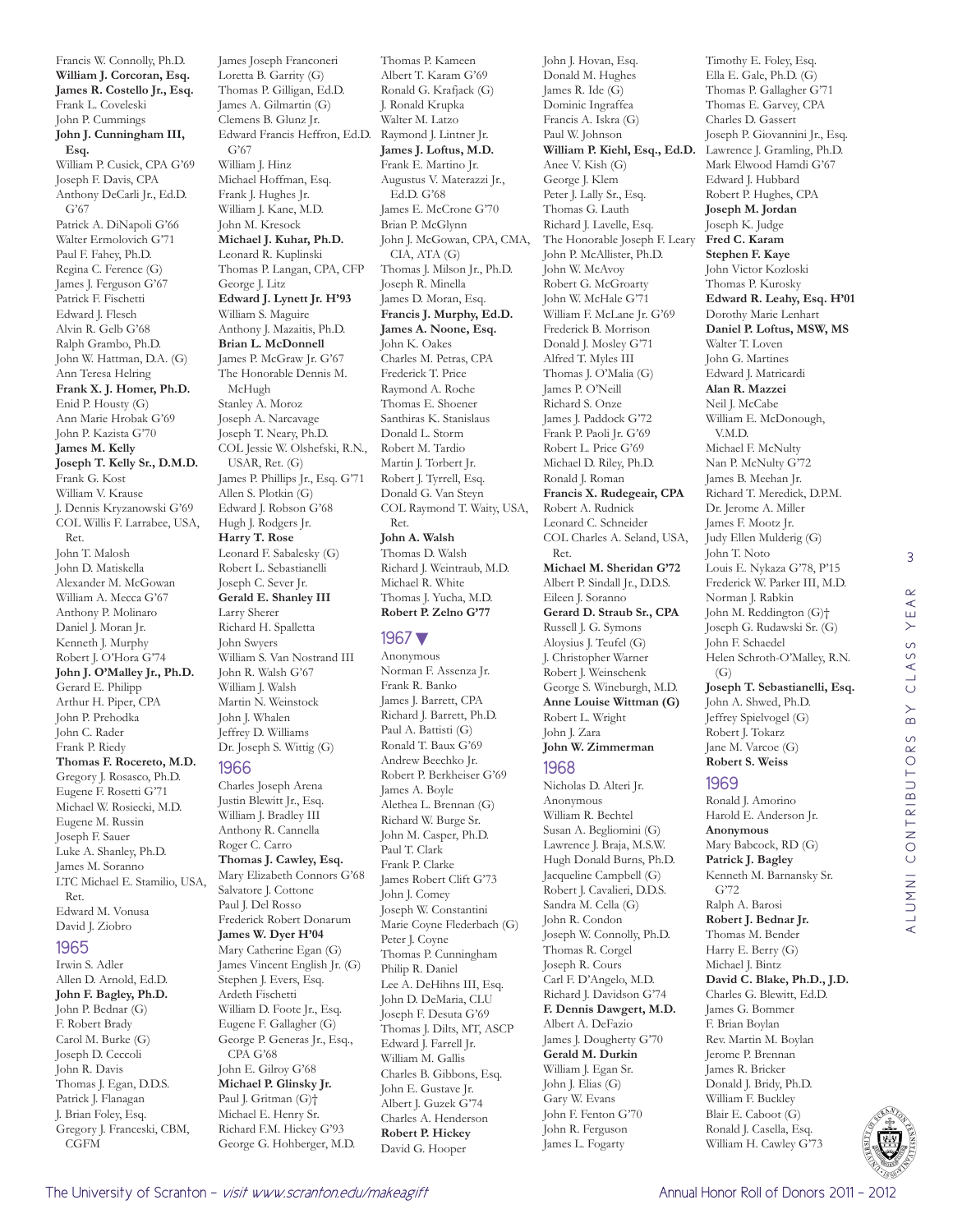Robert J. Chelik G'72 Peter J. Chepucavage, Esq. Joseph J. Ciocci G'75 John T. Clark Jr. Michael H. Collins, Esq. Peter Paul Cottone Jr., O.D. Louis A. Danzico **Thomas J. Davis, CPA**  Myron C. Dolecki G'71 Daniel J. Dougherty **Joseph T. Doyle, CPA**  John Q. Durkin, Esq. Thomas James Earley Pasquale J. Fazio G'75 Ambrose J. Finnegan, Ed.D. Grace C. Forsythe (G) Richard A. Gahr **John J. Gallagher, Esq.**  Joseph A. Gentile Thomas J. Gillespie Jr. Robert T. Gownley, Esq. Francis J. Hagen Gregory O. Hare Joseph P. Hart, Esq. Paul R. Hart James B. Ingalsbe Robert J. Jennings Robert H. Jones G'75 James P. Kane Marie A. Keeler (G) Robert R. Kennedy G'71 Thomas J. Klensk, Ph.D. William L. Kovacs, Esq. Frank L. Larkin Theodore Leventhal John J. Malahoski Stephen S. Mariani, M.D. **Alexander J. Marker, Ph.D. G'70** Paul L. Maroni Frank G. McCartney G'74 The Honorable Robert P. Meehan Stephen Michel Jean M. Murphy (G) Nancy M. Noonan (G) Ronald J. Ofalt (G) Thomas J. O'Malley Chris R. Pettigrew David M. Philips Richard J. Pierotti, M.D. Charles J. Pineno, Ph.D. (G) J. E. Pricci David S. Pronko Patricia Rafferty (G) **William L. Roughton Jr., Esq.**  COL George J. Savitske, USA, Ret. William G. Sclafani G'71 David A. Scull Virginia A. Shupp (G) David E. Smith, DBA (G) Walter F. Sweedo Edward J. Tumminello James L. Walsh, Esq. John F. Walsh III Robert G. Wanschura **The Honorable David J. Wenzel G'74** Timothy J. Woestman William J. Zogby James A. Zrebiec Andrew M. Zurick, M.D.

#### 1970

Margaret R. Brady John J. Brostoski Sr. Robert J. Chaney (G) Philip J. Cichon, M.D. **Joseph F. Cimini, Esq. Christopher M. Condron H'03 Michael M. Costello G'75** John K. Curley Wilson T. Curtis Thomas E. DiMatteo, Ed.D. Francis P. Donahoe Elizabeth M. Dowd Timothy W. Dukin, Ed.S. James B. Earley Richard L. Eckersley, CPA G'93 Hugh J. Gallagher (G) Robert G. Gastinger, Ph.D. Gary Green David Grundman P. Kurt Haarmeyer, D.D.S. Gregory W. Hayden Otto J. Heil Richard P. Holmes Michael P. Hudick T. Peter Hyland Leonard P. Kapcala, M.D. Gerard M. Krupski Clayton S. LaCoe Jr. G'74 **Thomas M. Lawler, Esq.**  Paul R. Leber Jr. G'72 Donald E. Lewis (G) Joseph J. Magnotta David R. Mascali Armond T. Mascelli Robert J. McDevitt (G) J. Patrick McDonald Robert E. Meehan G'73 **Francis J. Merkel, CPA**  John A. Morris Paul A. Naso, Ed.D. Paul J. Nelson Charles W. Nutt Jr. James C. O'Brien (G) Jerome P. Palauskas Sr. John S. Palumbo Joseph J. Podrasky Jr. Alex Poplawsky, Ph.D. Carlon E. Preate, CPA David M. Rafalko, M.D. Stephen L. Ratko LCDR Richard N. Repchak, USNR, Ret. Harold W. Rose (G) George M. Roskos G'74 **Alfred Salik G'72** Nathan T. Schelle Ann G. Sinco (G) Allan Slawitsky James M. Sovaiko **Joseph K. Speicher, CPA G'74** Sister M. Francis Stadulis, R.S.M. (G) David A. Stanek Janet M. Stansbury G'78 Terrence A. Stefursky Brother David J. Turmel, C.S.C. James J. Vnenchak Geraldine G. Wall (G) E. Michael Walsh Robert J. Wasnick, M.D. William J. Weimer Charles S. Weiss, Ph.D.

**Richard A. Yarmey, Esq.**  Thomas P. Yonkin **Harry N. Yuhnick**  1971 Alfred P. Allen G'76 Michael C. Baker Charlotte M. Becker (G) Joseph F. Bewick, Esq. William J. Biniek, Ph.D. (G)† Thomas F. Brennan **Michael J. Breslin**  Joseph E. Briganti G'73 John A. Brunetti **Paul R. Casey Jr., M.D. P'14** Patricia M. Cicci (G) COL Joseph S. Czyzyk, USAR, Ret. Stanley W. Dombroski, D.D.S. Sister Margaret M. Donnelly, R.S.M. (G) Joseph E. Donovan, CLU, ChFC G'74 Thomas J. Farrell Susan E. Foley (G) John T. Forconi Michael J. Fromhold, Esq. Jerome Edward Giles (G) Darryl H. Griwatz, CPL G'73 George Paul Heffernan Jr. (G) Stanleigh Anthony Henelt Thomas D. Hill II Joseph G. Hogan Maria Marguerite Holyk Zdeb  $(G)$ Raymond J. Keefe, CPA Sister M. Dorothy Ann Kline, R.S.M. (G) Rosemary C. Kozlowski (G) Joseph M. Lawler Charles E. Lewert G'75 Raymond R. Listanski **George V. Lynett, Esq. (G) John C. Mascelli, Esq.**  Benjamin F. Matthews, Ph.D. Suzanne Fretz McCool (G) Mark E. McDade **Michael J. McDermott**  Patrick M. McDonough G'75 Edward J. McGarvey Robert L. McKeage, Ph.D. G'73 Paul E. McMahon Chris J. Mellow **Geno J. Merli, M.D.**  Herbert M. Meyers Joseph J. Michalczyk G'74 **William F. Miller III**  Donald M. Millin (G) James J. Moore James V. Morrow George W. Neuhaus Jr., CPA G'73 Michael P. Ondo III **Gerard P. Panaro, Esq.**  Richard A. Pascoe G'72 Carl E. Pedley Jr. G'86 **Stanley P. Prisco Jr.**  Daniel J. Rink Louis A. Samela, AIE John C. Seifried CDR Robert J. Senich, USN, Ret.

David John Simakaski (G)

Richard G. Wilson

John P. Solensky Sr. Robert P. Spigarelli Ronald C. Stiles Thomas J. Sweeney Judith E. Tokos (G) Thomas Vogenberger Msgr. William P. Ward (G) **Charles V. Watson, Ph.D.**  Eugene J. Wendolowski G'74 William Yurkovic Richard L. Zack, Esq.

Rev. Phillip J. Sladicka Geraldine M. Tarantini (G) David L. Tordella Catherine M. Winans Thomas W. Wisniewski Philip E. Yevics, Ph.D. P'15 Gary S. Zampano G'78 **James J. Zaydon Jr., Esq.** 

**(G), P'12** 1973

Gary S. Davis Richard B. Davison G'87 **Ralph J. DiRuggiero**  Henry Mario Donati (G) Leah N. Duckworth (G) Beverly Ann Dulny (G) **Mary S. Durkin G'72** Albert T. Dyno Jr. G'95 Anne Marie Ermolovich (G) Joseph F. Foote, Ph.D. Dennis E. Franko, Esq. Gerard M. Garvey, CPA Joseph A. Gazzara Isabelle Gilroy

John Robert Adams (G) Dr. Edward L. Batzel John B. Beirne Jr. Donald J. Burke Robert E. Caffrey Jr. David M. Closterman (G)

**Deborah J. Gougeon, Ph.D.** 

Ronald J. Grambo, Ph.D. G'76,

Alfred A. Jordano Sr., CPA (G) Michael G. Kelley (G) Eugene F. Killiany G'78 Edwin W. Koc

David M. Koruszko, EA,ECS

Andrew J. Kosar Margaret M. Kovacic Dr. John G. Kuna Joseph S. Kutsop James M. Lawless Kathleen A. Marsh (G) Richard J. Marusak, Esq. David A. Mason, CPA Michele Ann McDade (G) **Francis T. McMahon Jr. G'75**

Angelo J. Mecca Catherine Ann Medina (G) Michael J. Michlowski Jr. Robert John Miller Jr. G'78 **Walter J. Moore, M.D.**  Michael J. Mootz Valji Makanbhai Mori (G)

Paul E. Mriss Judith Murphy (G) Nicholas J. Muto G'75 Stephen G. O'Rourke Thomas Joseph Oven, M.D. Thomas C. Padden Stanley F. Palys Joseph W. Paradise G'89 Chiman B. Patel (G) Joseph A. Politch, Ph.D. Stanley C. Roth Edward C. Scarp Purnima M. Shah (G) Peter J. Sidlauskas, Ph.D. Theodore J. Slegesky

Robert C. Grieco, Esq. John G. Harris Jr.

**G'75**

P'12

#### 1972▼

**Anonymous** Kishore Atit (G) Leo D. Bagley Gregory M. Baraniecki Patrick J. Barrett III, Esq. Stephen C. Bennett, LCSW Donald Bielawski, M.D. The Honorable Thomas M. Blewitt James Boyle William J. Calpin Jr. G'75 Frank M. Cianci, D.D.S. James K. Conahan Michael J. Corbett **Robert J. Cordier**  Kevin P. Creegan, Ph.D. G'76 Margaret M. Cusick (G) Sister Mary C. Dougherty, R.S.M. (G) **Daniel J. Dunn G'74** John R. Ellis Wayne D. Evans (G) Michael R. Federovitch† **CAPT Patrick J. Flanagan, USN, Ret.**  Judy A. Forkal, CPA (G) Paul F. Gerosky Francis M. Goskowski G'76 Theresa C. Graziano (G) Patricia Gunton Dominic Guzzi (G) Edmund J. Halbig LTC Gary J. Harrity, USA, Ret. Raymond T. Hayes Jr. G'98 Mark C. Haynie Robert L. Holbert Sr. John J. Houston, Ph.D. P'13 Francis J. Jackowski Clifford D. Jones G'77 Robert H. Jones Sr. Thomas S. Jones H. Nelson Keyser III Antonia Kintzer (G) James A. Kocsi Stanley A. Kolodziej William A. Kreisl **James J. Kuchera, M.D.**  Leonard I. Lavelle III Alvin J. Luschas, Esq. **William R. Lynett**  Joseph G. Machek G'74 Robert W. Maciejewski **Mark R. McDonough**  Andrew M. Medina G'87 Caryl Meehan Gerald P. Mulderig, Ph.D. Michael A. Nangle Robert C. Natale James F. Nolan Jr., Ph.D. Helen A. Pagnotti (G) **Sidney J. Prejean, Esq.** 

4 $\alpha$ ALUMNI CONTRIBUTORS BY CLASS YEAR  $\prec$ Ш  $\rightarrow$ S CLASS  $\overline{B}$ BUTORS  $\overline{\mathcal{Q}}$ ALUMNI CONT

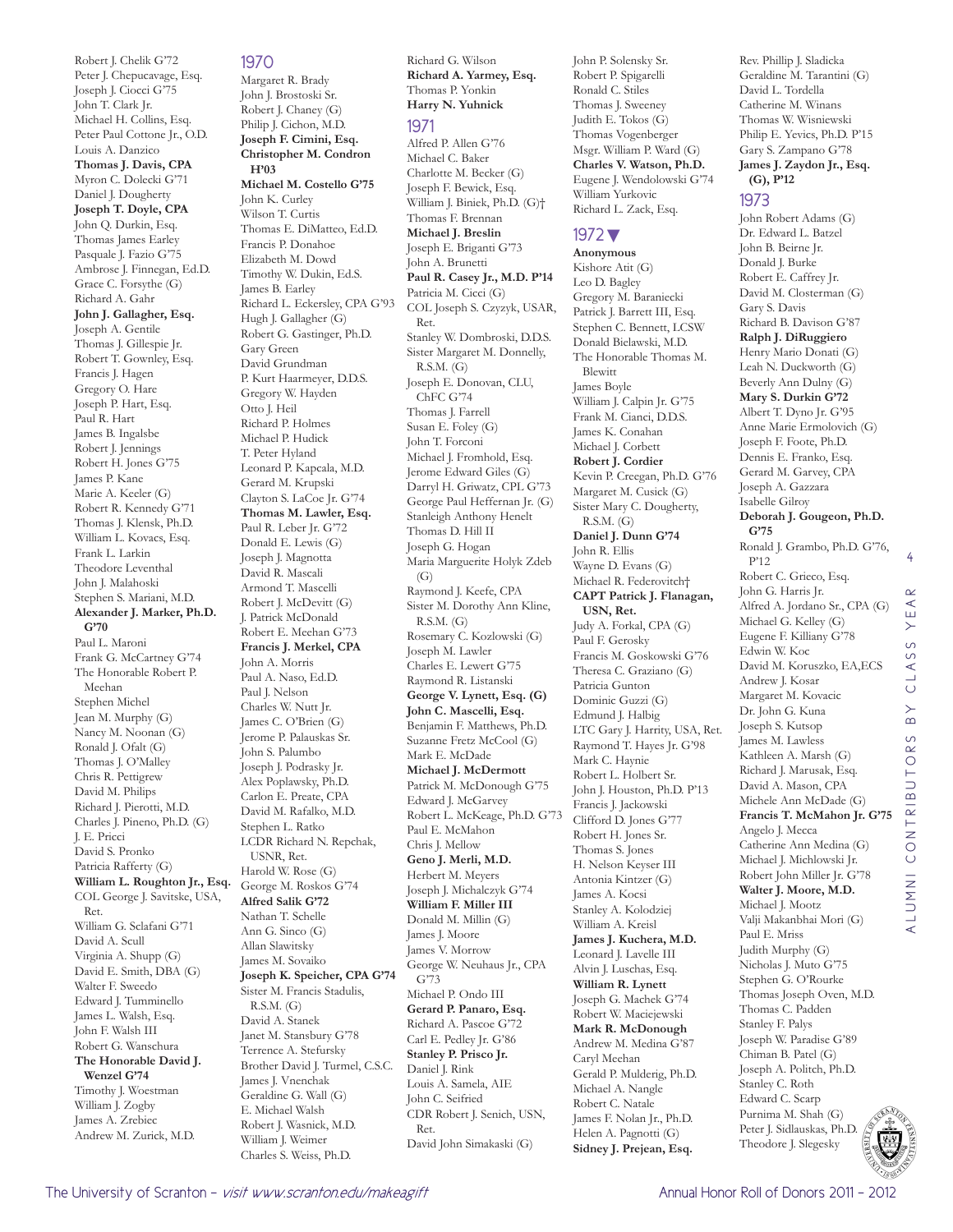Gerard A. Smith Kenneth F. Smith (G) Thomas M. Sofranko G'75 J. William Stapleton Edward A. Stecco Lorna Elizabeth Stuart William T. Taylor Gene J. Terruso G'88 Philip A. Tochelli G'76 **Jeffrey C. Webb Sr., CPA**  Daniel H. Whitaker Gloria A. Wilson (G) Joseph A. Wren G'78

#### 1974

William J. Abda P'12 **Peter P. Ackourey, Esq.**  Robert J. Altieri Robert H. Angeloni Anonymous Vincent P. Brust Jr. P'12 Beverly Burne G'75 Audrey J. Butkiewicz (G) **Mark E. Chopko, Esq.**  Kevin R. Clarke G'84 William B. Coggins Michael James Connor George Dombroski Michael J. Donohue, Esq. R. Mark Erhard Carole B. Fine (G) **Robert Fleese William J. Fries, Esq.**  Sheldon S. German (G) James A. Gilligan G'76 Thomas J. Graham Russell O. Gunton Michael T. Hamilton, Esq. G'79 Fern R. Hartnig George J. Havrilla, Ph.D. Peter G. Holyk G'77 Lawrence T. Johnson Richard M. Kessler William F. Ketcham, Esq. Rev. John J. Kilpatrick G'73 John T. Kondrchek (G) Mark E. Kropiewnicki, Esq. Joseph J. Laffey Mary B. Leonard G'73 Jeffrey J. Leventhal G'73 Gerald John Machek Brian R. McAndrew Robert F. McCormick Robert W. McDonald, CPA G'86 Thomas F. McNevin, Ph.D. G'77 Susan Miller G'73 **David J. Nagurney, D.D.S. Joseph A. Nebzydoski, V.M.D. G'77** Thakor P. Patel G'73 Thomas L. Pellegrini Guy T. Pilosi David W. Quinn William F. Reedy Michael F. Rodgers (G) Edward D. Ruscil **Walter E. Sack G'79** Rev. Jeffrey F. Samaha Sidney Solomon, Ed.D. (G) Anthony C. Spitale Warner F. Stark (G) Lawrence E. Stetts

Daniel M. Veet (G) Joseph P. Wargo, Esq. G'92 **Ted Wolff**  Patricia Yevics-Eisenberg

#### 1975

Judith Abramovitz Ronald W. Andidora, Esq. John A. Archer John F. Ausura Madeline M. Badalaty, D.M.D. Frank G. Cali Gerald A. Charnogursky, M.D. **Gerard J. Cipriani, Esq. Stephen Cosminski, CPA G'77** William G. Crotti Jr. Robin L. Czekaj Joseph A. De Falco Jr. **Jerome P. DeSanto G'78 Frank J. Dubas Jr., CPA**  Carolyn S. Duplessis (G) Troy L. Duplessis Jr. (G) Philip J. Dzwonczyk, M.D., FACP Joseph E. Falana Jr. LCDR Edward P. Fitzgerald, USN Philip F. Golden (G) Dennis M. Guida Steven E. Hagen Ruth L. Hauenstein (G) **Frederick A. Hensley Jr., M.D.**  Martin J. Hudacs, Ed.D. G'81

Glenn M. Hunter Donald A. Jones Francis T. Joyce, CPA Kathleen Trask Keating William J. Kelly Sister Kathryn M. Kurdziel G'76 **Charles A. Lenns, Esq. P'15** Archbishop Joseph S. Marino **John R. Mariotti, D.M.D. David F. McCormick G'79** George S. McCrosson P'15 Michael J. McFarlane, M.D. David J. Meehan, M.D. G'78 Robert C. Mesko Dr. James V. Meyl (G) Msgr. Godfrey Mosley Thomas E. Moylan Patrick J. Murphy Neal J. Murray, Esq. Nicholas A. Naro P'12 **Robert L. Olivetti**  Thomas C. Personius (G) Henry A. Phillips Rev. Msgr. Patrick J. Pratico, J.C.D. Margaret A. Preno (G) Joseph P. Rettura G'07 Jack D. Robbins Mary K. Scheutzow G'74 **Francis X. Solano Jr., M.D.**  Barbara A. Soyka G'74 Paul M. Swift Jr. Vincent A. Tomasso John T. Walsh Dr. Janet G. Weeks (G) Mark S. White III Eleanor R. Whitman Robert J. Wilson

Dennis N. Witiak, Ph.D. Carl J. Witkowski Jr. Francis Yevitz Antoinette Zandarski, R.N.

#### 1976

**Christine Ackourey**  Anonymous Joseph L. Aulisio G'81 **Charles J. Barrett, CPA**  Joseph J. Bartoletti G'82 **Paul P. Biedlingmaier Jr. Christine Blazynski, Ph.D.**  Peggy Jean Borocci G'75 Rosemary Broderick, FACHE G'89 Andrew E. Bubser Margaret M. Burke (G) Salvatore J. Cherra Jr. Garth N. Connor **Suzanne M. Cordier (G)** Edward W. Crotti **Mary C. Cruciani, M.D.**  Rev. William Ryan Culnane, Ph.D. Reese W. Davis Jr. (G) Mary V. DeCicco, D.M.D., F.A.G.D. Philip G. Decker (G) James C. DeHaven William J. DeLiberis, D.P.M. Philip J. Demyan Timothy E. Denny Rudolph M. DiGilio Robert J. Eden Thomas J. Eden (G) Edwin R. Ehret Carolyn M. Esgro G'81 John A. Farkas, Ph.D. G'78 Dr. Candis Mary Finan (G) Michele Fitzgerald James W. Fritzinger Jeffrey J. Garibaldi **John M. Genova, Esq.**  James J. Gillotti, Esq. Alan G. Goldstein (G) Lucia M. Granito G'77 **Alan J. Griffith**  Ellen Hamilton, R.Ph. Stephen F. Hard Ann P. Hoffman, R.N. G'77 Mary Beth Holmes Nicholas A. Holodick, Ph.D. G'75 Margaret A. Hovan (G) Ellen C. Kane (G) Robert G. Keenan G'89 Catherine Kelly Rev. Charles G. Kieffer, V.F. Andrea M. King James E. Kneubuehl II G'77 Bernard C. Krzan Arthur M. Lopez David W. MacArt (G) James M. Malloy William R. Mason G'83 Merrill Mayenschein P'12 Patricia A. McCormack, M.D. H. James Melody (G) William J. Mizerak G'79 Clara R. Munley, CPA **Justin B. Murphy**  Mary C. Needham G'80 James Timothy O'Donnell,

#### M.D.

Kathleen M. O'Donnell Susan M. O'Hearn Jean S. Pedley, EA G'83 **Karen L. Pennington, Ph.D. G'83** Joyce W. Piedmont (G) Nicholas M. Ranieri, CPA Joseph S. Rengert, Esq. Janet M. Rygiel (G) **Frank C. Sabatino, Esq.**  Carl S. Scarantino Sr. Ralph G. Scoda G'75 Patrick J. Sheridan, CPA Anthony Francis Simonetti Dennis Michael Size Bernice Sklar Marie W. Sonner (G), P'13 Lawrence C. Van Iseghem G'79 Lois S. White G'75 Paul T. Zaydon, M.D.

#### 1977▼

Lawrence T. Adelberger III Col. Joseph R. Agostinelli, D.P.M., USAF, Ret. Rev. John T. Albosta (G) Anonymous E. Joseph Armstrong Jr. Richard V. Baker Michael A. Black (G) Keith J. Boyle COL Richard Henley Breen Jr., USA, Ret. **Joseph J. Calabro III, D.O.**  Richard P. Campagna William A. Canny Jr. H'07 Brian Casey Armond R. Cassetori Jr. **David J. Ceraul, Esq. P'12** Vincent A. Cinquegrani Jr. Peter Cirrinicione George R. Coar, M.D. Ronald R. Collins, Esq. Capt. James P. Costas Ellen W. Coughlin, Esq. Robert T. Coyle Jr. Michelle Davis Maj. Jeffrey J. Doran, USMC, Ret. Frank L. Doyle Jr. Judith C. Dunn, Esq. Thomas R. Farry William N. Firjone Brian E. Fisher William J. Frost (G) Joseph E. Fulton P'13 Rev. Richard J. Gabuzda Frank M. Gilmartin G'82 William Gluck Jr., Ph.D. Joseph Gnias P'12 Timothy J. Golden **Patrick J. Grady, M.D. P'12, P'15** Mark A. Graziadio Elaine R. Green, Ed.D. (G) Dina Heffernan Alan M. Henderson Thomas G. Hetzel James J. Janci, Esq. Peter M. Karlowicz, Esq. John J. Kashatus Jr. G'76 Carol A. Kristoff, Esq. **Patricia P. Lawhon (G)**

Donald R. Loughney Jr. Frances E. Love Kathleen M. Maier-Struble Francis S. Mansueti Joan A. Materna-Solera John R. May, CPA Kathleen A. McGann Thomas R. McGann, M.D. Francis P. McKenna Jr. Thomas E. Mecca, Ph.D. **Mary Ann Munley (G)** James J. Murray **Andrew P. Nebzydoski, V.M.D. P'14** Van D. Nguyen (G) James W. Nonnenmacher G'78 Joseph P. Pagnotti, M.D.† Raymond A. Panchari William J. Parker, Esq. Dinubhai D. Patel (G) Nicholas J. Punko (G) John W. Roditski G'84 William J. Rose The Honorable Thomas J. Rueter Timothy H. Schad Charles A. Sciandra G'76 Raymond J. Scoda Jeffrey J. Scott Edwin W. Slegowski Cathy A. Voyack James P. Wallis Anne E. Wettengel Mary Ellen L. Wewer, PT John K. Williams G'81 Patricia Carey Zucker, Esq. 1978 Joseph A. Aldcowski, CPA P'14 David J. Annibale, M.D. Anonymous Richard I. Bennett, CPA P'14

**Gary A. Bernabe P'13 Michael J. Bevilacqua, Esq.**  Sandra A. Beynon Nicholas Anthony J. Bruno Sr. Alan B. Bucklaw Colleen A. Burke Lutchko Michael J. Carey Joseph J. Carracino Maureen L. Carson Joseph C. Cerra G'89 Joseph R. Chapman

Timothy Paul Lenahan

Michael A. Ciabocchi Joseph J. Corcoran Joan Schuchart Corson (G) Christopher R. Damico, D.O. David Danilack (G) Maria DeLiberis William P. DiBianca Jr. Terrence J. Dolan Valerie J. Evans Gabriel W. Falbo, Esq. Maurica R. Fedors Sharon Fernandes **Maria Figiel-Hemenetz**  James C. Fitzsimmons Jr. Raymond C. Fleming Rosemarie Gallagher Patrick J. Garvey G'86 Robert J. Gatelli G'81 Neville J. Graham, M.D. P'13 Linda Lee Gubbiotti G'77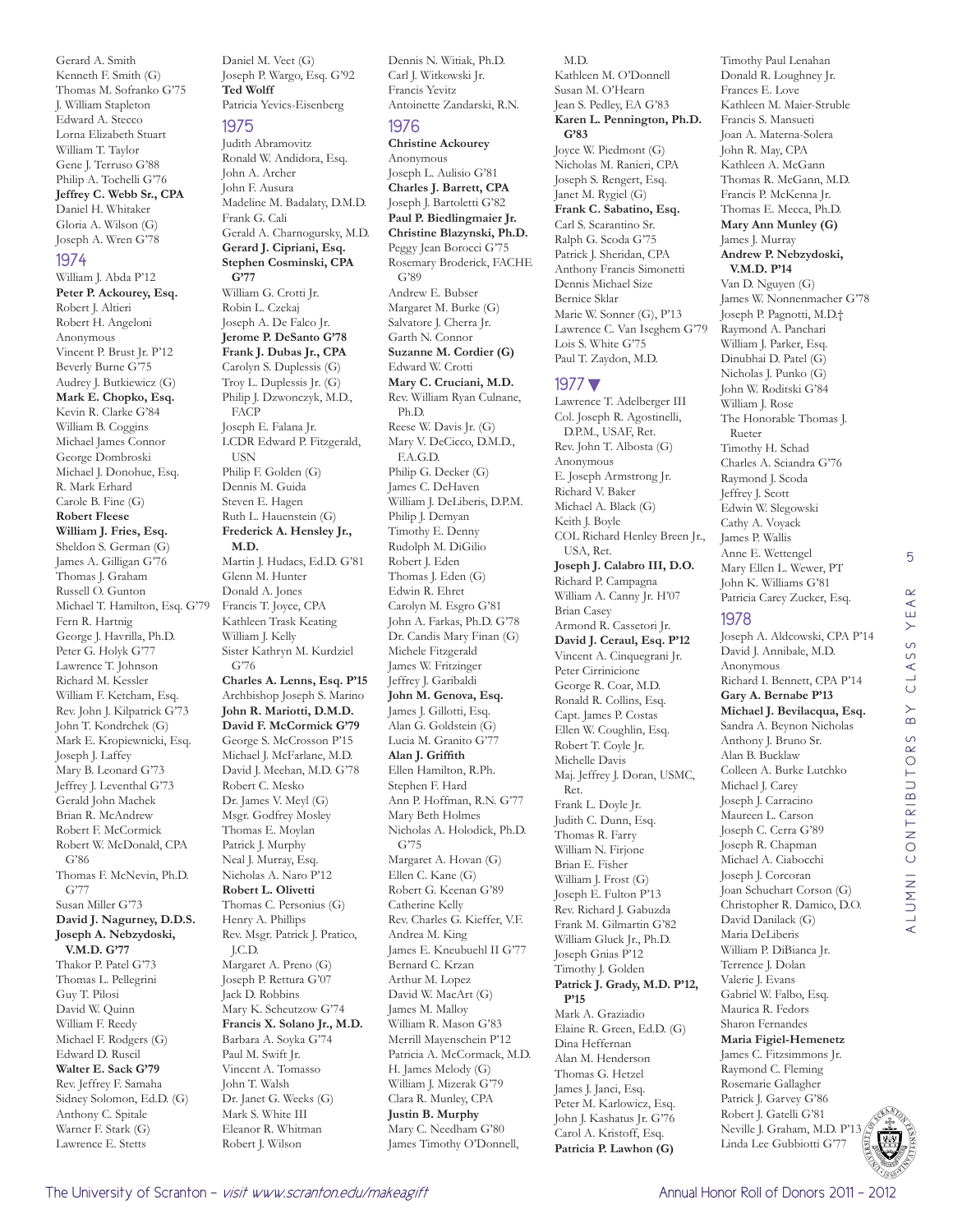James P. Hart, Esq. Joseph M. Hawryluk **Mark A. Hemenetz, CFA**  Peggy A. Holdren (G) Cindy L. Homnick Jacqueline Johnson Parker **Joseph J. Kadow, Esq.**  Jeremiah F. Kane III, Esq. Dennis R. Kapp, D.O. **Howard M. Kaufman**  Rosemarie Kocher John H. Kowpak Laura C. LaFace-Sapienza, Esq. Paul I. Lasota Susan Lenahan Richard C. Lengler, Esq. Dale A. Lindenmoyer (G) Michael J. Maloney, CPA Susan F. Mancuso, CPA (G) Edward M. Marchand, D.M.D. James J. Martin Kevin J. McCarthy William J. McCarthy Jr. **Monica McGonigle**  Kenneth J. McPartland, D.M.D. William P. Mistretta Jr. Michael A. Ondich Jr. Kerry A. O'Rourke Raymond J. Owens Carimar S. Patrician (G) Patricia K. Pawling (G) Thaddeus J. Poplawski Jean F. Procacci James J. Purcell G'86 Ronald E. Rauer John J. Regan G'89 Phyllis C. Reinhardt Dr. George G. Reither Melanie Ringa Anthony J. Salamone Russell J. Sapienza Jr. Brian J. Scheld Sharon Sanderson Schwartz, Esq. **Patrick W. Shea, Esq.**  Peter J. Speicher, M.D. Donald F. Strubeck Annette R. Surgent Samuel R. Tallo G'83 John A. Waldschmitt III Maureen A. Walsh, CRC, CPRP G'81 James F. Weinschenk Frank J. Willard III Edward J. Zaloga, D.O., C.P.A. Mary T. Zygmunt, D.O. 1979 M. Barbara Ahern Betty M. Aileo Kennedy G'81 Anonymous Thomas C. Awad, Esq. Robert J. Bamback Donald M. Blackledge

Deborah A. Davidson Sharilyn A. DeNapoli Robert J. Dietz Jr., D.D.S. Timothy P. Dinan Donald P. Dolan, Esq. P'12, P'14 Nancy W. Dolan, Esq. P'12, P'14 Alice R. Dolinish Keil Brian M. Duke Joan M. Endress (G) Jane H. Evans G'78 Sam J. Evans, CPA, MST **Michael C. Fairbanks Mary Beth A. Farrell, CPA H'10** Andrew Fedors Patrick W. Foley, Esq. James F. Gaffney Valerie A. Garcia Mary Theresa Gardier Paterson, Esq. Leo E. Garvey G'78 Diana L. Gaylor Louis A. Genello, D.D.S. P'13 **The Honorable James A. Gibbons**  Ramon B. Gonzalez Jr. Gregory A. Gower Frank J. Graeff Jr. Mary A. Gravina William J. Hall Jr., Esq. Ellen F. Hanes Peter M. Haney, M.D., Ph.D. Nancy E. Harrity Irvine **Maureen A. Hirthler, M.D. Susan M. Hogan P'14 Thomas G. Hogan Jr., CPA P'14** Meg C. Jacobs Alan J. Jenkins, CPA Mary P. Karanik Janet D. Klein J. Kenneth Long Joseph S. LoParo II, D.M.D. Salvatore F. Luzio Sr. G'87 Thomas M. Lynch Anthony J. Magnotta, Esq. Patrick J. Marx G'85, P'12 **James D. McCurry, Ph.D. Nancy M. McCurry**  Timothy M. McGinley G'78 **Thomas J. McGonigle, Esq. Lauren Morel**  Mary Elizabeth Murphy Budinas G'78 Thomas C. Nebzydoski Stephen K. Pasterchik Michael P. Pfister Christine C. Piatek, Esq. Kathy A. Price G'84 **Dominick A. Pulice, V.M.D. Joanne Pulice**  Catherine E. Pursell Michael W. Pursell Robert J. Radics, CPA Susan R. Regan James P. Reilly Marion L. Riley P'13 Robert W. Riley G'89, P'13 **Wayne A. Risoli, Esq.**  Rose M. Rizzo G'82 Thomas E. Sheridan Jr. G'86 Florence H. Sherwood G'78

Elizabeth Casalnova Shriver John W. Sikorski Wesley N. Simon Claire A. Smith Mary E. Smith, D.D.S. Norita A. Smith G'81 **Lenette Solano**  Gregory R. Staats **Thomas J. Stone P'14** Catherine Rist Strauch Donna L. Tomko Steves Johnna Cocco Touma Leon J. Tylenda Mark S. Vanyo Lisa Baker Vaughn, M.D. Charles A. Villare Jr. P'12 Janice A. Villare P'12 **Andrew J. Ward**  William J. Wenner, M.D. Rev. Donald J. Williams Rev. George R. Winne G'10 William J. Woods Jr. 1980 Thomas G. Abene Anonymous Donald J. Anticoli, Ed.D. G'88 Thomas J. Barbera, Esq. Gregory G. Basting, M.D. Charles A. Battenberg **Mark J. Biedlingmaier (G)** Cynthia L. Blackwell Margaret M. Borton (G) Deborah A. Bren, D.O. P'13 Rev. Michael W. Briese Christine M. Bruno Brig. Gen. Christopher F. Burne, Esq. P'14 Peter C. Butera, Ph.D. Andrew J. Carlowicz Jr., Esq. Anina J. Casper Patrick J. Cawley Eugene P. Clarke Jr. Sean P. Cody Michael J. Coleman (G) **John J. Cox, CPA P'13 Patrick T. Cusick, Esq.**  Andrea L. Danilack (G) **Lynn M. DeSanto (G)** Jason R. Dickert, CPA **John J. Dunn Jr. P'13** William J. Durdach Jr. G'82, P'13 Kurt W. Eisele, Ph.D. G'85 Elaine M. Evans Michael B. Faletto, Ph.D. Maryann Feno (G) James M. Franklin **Melinda C. Ghilardi, Esq.**  Lawrence J. Gribb, D.M.D. Andrew J. Grosso **David M. Guarnieri, M.D. Kathleen M. Guarnieri, M.D. James M. Haggerty, D.P.M.**  Gregory Halenda, M.D. Sharon Halenda, D.P.M. Helen Marie Haney, M.D. William B. Harding P'13, P'15 William H. Haynes (G) Joyce A. Heneghan David R. Hickey Leonard M. Hoal (G) CH (LTC) Fr. Timothy L. Hubbs, USA

Andy James Hurchick G'91 **Riaz Hussain, Ph.D. (G) Paul J. Kane**  Randall J. Kasorek Sr. Robert J. Kelly, Ph.D. Kenneth G. Koberlein, Ph.D.  $(G)$ Terry A. Ksensik William F. Kullman III Kurt W. Kushner Denise Mancuso Lay Kevin J. Loughney P'12 Marie B. Luchi Ryan-Kerr, PMP Maggie A. Lund, Ph.D. G'84 Robert P. Lydon Jerome F. Lynott John D. MacDonald Kathleen A. MacDonald Robert J. Mancuso G'83 Richard L. Marchetti (G) Martina A. Martin Jason L. Mascitti Vincent P. Matteo, LTC, USA, Ret Theresa M. McDonnell Dunn Carmela McDowell **Linda McGowan**  G. Jean Mihalick (G) **Joseph M. Montella, M.D.**  Kathryn M. Muldowney Joseph Murray G'93 Lori J. Nidoh G'89 **Kevin J. O'Brien**  Margaret L. Owens P. Thomas Padden (G) Leo M. Pall, Esq. **Patricia P. Parise-Bernabe P'13** Nicholas Paulish, CEBS Rev. Dale E. Pepper (G) Ronald V. Petrilla, Ph.D. G'81 **Marianne H. Phillips**  Nancy S. Policare Catherine L. Potash G'82 Mary Grace Principato Rev. Jerome J. Purta, O.S.B. G'97 Megan Quain P'13 **Vincent F. Reilly, Esq. P'14** Maryjane S. Rooney Robert B. Rowan David F. Salerno G'06 **Stephen E. Sandherr, Esq.**  Michael P. Sandone **Kathleen Santora, Esq.**  Katherine A. Schleich-Medeiros (G) James D. Scott (G) Carol Jane Shamonsky (G) Tony C. Singer (G) Maurita H. Soltis, CRANP (G) The Honorable Casmir S. Sondey Raymond R. Stella (G) James E. Suchnicki, M.D. Patricia A. Sullivan P'15 Deborah G. Szczenski Andrene H. Townsend Michael E. Tyrrell, CPA James M. Underwood William M. Urbas, DPM, FACFAS Valerie A. Vavra William J. Walsh

Nathan Warshawsky Thomas F. Wright

#### 1981 Carol L. Ames (G) **Peter J. Andrews Jr., M.D.**  Anonymous **Paula Kearney Barrett, CPA/ ABV, CVA P'12** David P. Begany David J. Bertsch, M.D. **Mary J. Brown David J. Burns, Ph.D.**  Cynthia W. Cann, Ph.D. G'84 Joseph P. Cardamone **Mary E. Cassis, Ph.D.**  Michael J. Cawley, Esq. John W. Clark Jay A. Conklin James T. Crines Deborah DiMarzio Cumberland Colleen M. Darby James M. Darby, Esq. (G) Marybeth C. Degeorgis John J. Devine Leonard F. DiNote Maureen Dugan McCollom **Raymond M. Fallon**  Marie A. Felkowski T. Kevin FitzPatrick, Esq. Linda Sebastian Frantz, M.D. Michael P. Gaetano **Matthew Geiger**  Richard E. Gnall Michael S. Godorov (G) Steven P. Gohsler, M.D. Andrew J. Gregorowicz Michael P. Griffin Joseph A. Habersky (G), P'13 **Mark M. Haley**  David A. Havrilla Mary L. Jacko, D.P.M. **John M. Johnson, D.D.S.**  Donald J. Jordan Jr. P'12 Edward P. Jordan Sharon A. Kelly Diane Kern Carol Ann Killian Diane E. Kime William M. Kime **James J. Knipper**  Maryanna Krishanda (G) Frederick A. Kuhnen (G) William S. Lance Carolyn B. Layaou (G) Raymond J. Lillie, Esq. Donald J. Liotta Deborah A. Loughney P'12 **Lawrence R. Lynch, CPA**  Andrew D. Magnus John F. Mangan Rev. Msgr. Louis A. Marucci, D. Min. Mary A. Maselko Kevin P. McDonald Lori McDonald Molly A. McGeehin **Michael J. McGowan**  David Migliore-Erdman Judy Migliore-Erdman

6

 $\alpha$  $\prec$ Ш  $\rightarrow$  $\circ$ LASS  $\circ$  $\overline{B}$ 

ALUMNI CONTRIBUTORS BY CLASS YEAR

ALUMNI CONTRIBUTORS



Mark R. Brojack Richard A. Bucci (G) Ann E. Cappellini G'83 William L. Carley Jr. John Chuff G'83 Vincent P. Cipriani Peter A. Cognetti, M.D. **Jane A. Conway, Ph.D.**  John F. Conway Susan L. Crocker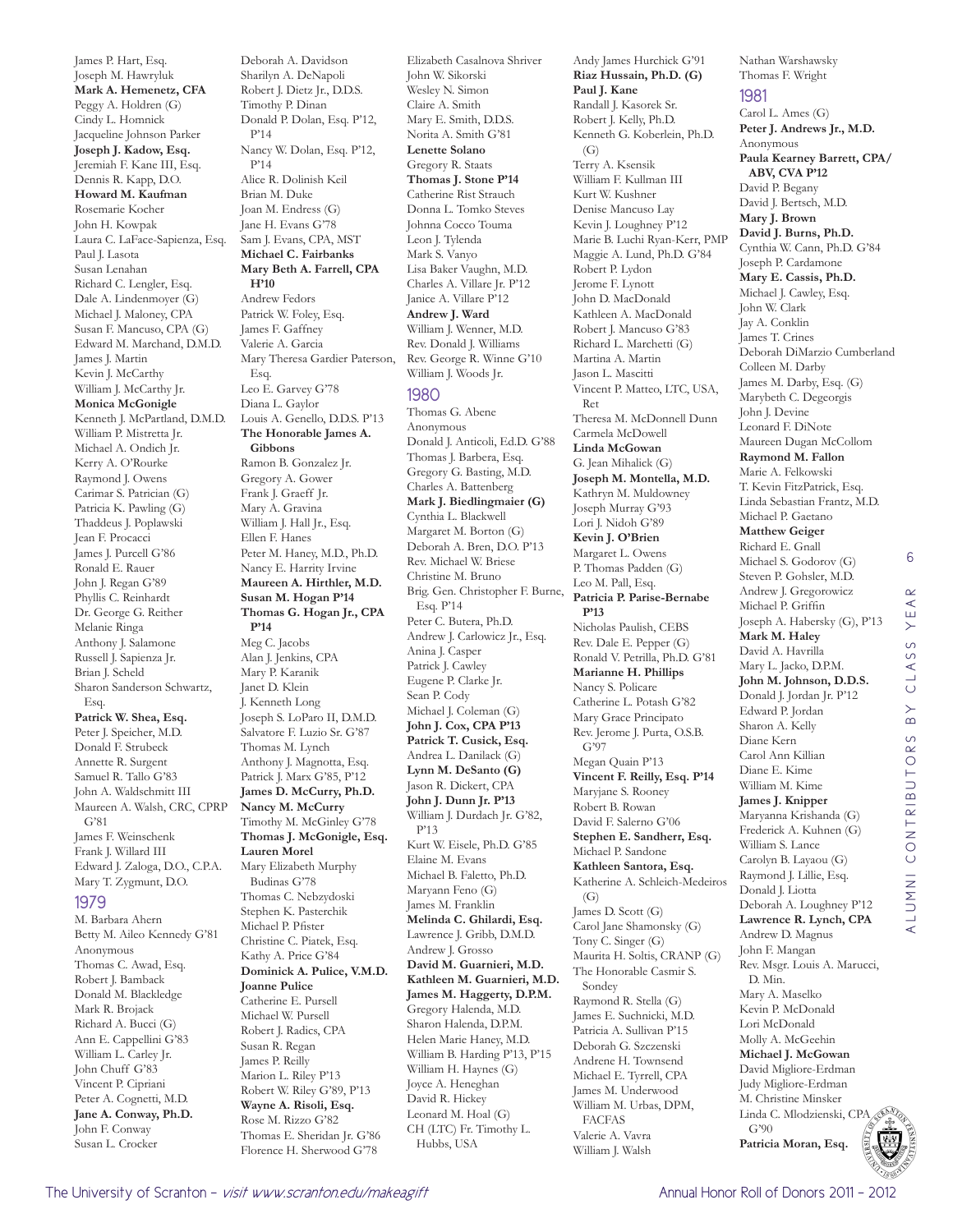Andrea Morbitzer Joseph F. Mullen, Esq. Capt. James W. Murtin The Honorable Terrence R. Nealon **Katherine C. O'Brien**  Diane M. Overhiser Mukeshbhai J. Patel (G) Joyce A. Perih, D.D.S. Mary V. Piazza Karen W. Pinder Susan M. Poswistilo, Esq. John J. Price Michael J. Principato Rev. Michael F. Quinnan **William Rakauskas, M.D.**  Kenneth N. Reimann Mary V. Richelmi (G) Margaret Schaefer Stephen C. Schaefer **Teresa M. Schafer**  Gregory G. Sekela Kevin M. Sharpe **Joseph D. Skoritowski G'98** Michael J. Sowinski G'92 Regina Anne Sowinski Joseph W. Spelman James L. Stefanelli, M.D. **Edward J. Steinmetz Jr., CPA G'98, P'13** Kevin P. Stokes Marlene J. Stowell Karen M. Strelchun **Glenn R. Sykes**  Joseph R. Syslo Colleen A. Tofani P'13 Msgr. David L. Tressler Joseph E. Vaughan, Esq. Joseph S. Waldron Dr. Judith R. Warchal (G) David J. Wierbowski P'13 Daniel Wywoda Shirley J. Yee, Ph.D. Donna M. Zeolla (G) 1982▼ Michael P. Albano, Esq.

Blane F. Ampthor Anonymous Mark J. Baran **Patrick T. Barrett, Esq. P'12** Pamela Barry Thomas M. Barry Susan C. Bartoletti (G) **William J. Belles, M.D.**  Mark J. Beres, O.D. Barbara K. Blankenship Elizabeth A. Bonomo, Ph.D. P'12 Michele C. Brague, NHA, MHA,CASP G'96 Linda E. Brake Mary Ann Braun Paula M. Brennan G'85 Richard S. Brennan Robert M. Brier, CPA P'13 Michael T. Brown, M.D. **Joyce A. Burnside, M.D.**  Sandy A. Cameli, CPA **John C. Cardone, M.D.**  Mario Carnovale William A. Carson III, Ph.D. G'83 Cathy F. Chiumento G'87

Catherine I. Clark **Eileen J. Cleary Elizabeth Collins Robert J. Collins Michael W. Cooper**  Sandra J. Czibik (G) George A. Decker (G) Charles P. Delayo III Deborah Dempsey **Joseph F. Doyle**  Glenn G. Druckenbrod, M.D. John P. Duggan Patrick J. Durkin Mary Ann Erlanger Sylvia M. Esjornson, Ph.D. **George F. Evans Melanie Filipczyk-Cardone**  Mary A. Finnegan Thomas V. Flanagan G'95 Amy P. Franklin Julia A. Gallagher Michael B. Gallagher Carmen J. Giunta, Ph.D. Barbara E. Gleason G'94 Barbara J. Gotsch Francis M. Graytock Susan Greene Deborah T. Grizzanti Baldi J. Kevin Haines Janet P. Halsey, D.D.S. John Joseph Hartridge Florence L. Hayden (G) **Terence W. Hayes**  Daniel J. Herman, M.D. Joan Hoffmeier Gorrell Adrienne K. Horger (G) Cindy L. Hricko G'99 Christopher J. Hunt **Loretta Hutchinson Robert M. Hynosky**  Maryann Patterson Issertell Catherine Jirak Edward C. Jones (G) Marilyn C. Kelly (G) Alice M. Kispert COL David B. Kneafsey, USA, Ret. (G) **Teresa Lynn Knipper**  Steven Jeffrey Kobasa, CPA, MBA Mark J. Kosinski Mary Kosinski **Eugene M. Langan III, M.D. G'84** Russell J. Langan **William J. Lewis Barbara J. Loftus, Ph.D. (G)** Mary Ann Long G'89 James E. Lundy (G)

## Lawrence W. Lyman Jr. Kathryn M. Magee **Patricia A. Maleski, CPA**  Lorraine T. Mancuso G'95 Gregory S. Martino Cynthia Q. May Terrence P. May, M.D. Patricia Mazza David M. McCanney, Esq.†

Mary Kay C. McCarthy Deborah M. McFarlane Scott N. McFarlane Kevin W. McGlinchey **Dennis J. McGonigle**  Mark J. Moisey

Kenneth Thomas Moore (G) James Patrick Moran G'83 Mark E. Moran, D.O. P'14 Mary Ellen K. Moran George W. Murphy III **Jane C. Nagurney (G)** Thomas C. Numann Kathleen E. O'Connor Sue A. Oliver Mary Jo O'Malley Robert J. Orlandini Clarence G. Ozgo (G) Basil A. Palmeri Eileen Palmeri Joseph G. Phillips P'12 Barbara A. Quinn James M. Quinn William J. Reddington May J. Reed-Johnson, M.D. **Brian T. Regan, CPA Eileen T. Reilly P'14** Daniel J. Reisteter Carl S. Remus (G) **Jerome B. Rivers**  Anna Maria Rusnak Noon G'90 Kathleen F. Ryan, M.D. **Margaret Mary Sacco, M.D., FACS**  Alice J. Scott G'84 Robert L. Sebo Anthony E. Sevilla Eileen F. Short Edward J. Sitar Thomas J. Skarbez (G) Beverly Ann Smith (G) Julie M. Speicher, M.D. Stephen J. Starinsky Jr. **J. Michael Strong (G)** Regina T. Stull William M. Trently, D.M.D. Patricia A. Trubia, CPA James J. Vitali Michael J. Walsh Mark J. Whitecavage Judith Wierbowski P'13 Diane M. Wilhelm Anna Young 1983

Margarite Aprigliano Suzanne M. Ballou, Esq. **Joseph P. Bannon, M.D., FACS, FACRS P'12, P'13, P'15**

Joseph A. Barrett Jr. Michael P. Barrett Michael C. Behan G'85 Caroline Bennett Richard Bevilacqua, D.M.D. Robert E. Bolger Jr. Scott J. Bonomo, D.M.D. P'12 Michael D. Booth Stephanie A. Boyarsky, M.D. James W. Braun William R. Burke (G) **Peter M. Butera, CIMA**  Patrick P. Capece (G) **Stephen J. Charnitski, D.M.D.**  Diane Cherinchak-Loughrin, Esq. Joseph T. Chiumento Peter C. Crane

Robert F. Cudworth Sr., Ph.D. (G) James A. Cummings William J. Cunningham Alan W. Dakey (G) Denise M. D'Andrea, M.D. Irvin T. DeRemer Jr. (G) Brian J. Devers Craig H. Donahue John B. Donlevie Jr. Peter H. Dorman, CPA Robert J. Dougher, Esq. **Mary K. Dowden**  Barbara J. Duggan Deborah M. Dunstone, CPA William F. Dunstone, Esq. Gerard P. Egan Joseph A. Erbel Noradeen Farlekas, CFA, MBA Jodya E. Farrell Timothy P. Farrell, M.D. Janice M. Finnochio Maureen E. Forbes-Slayton Mary Ellen Frank (G) Thomas M. Frascella, Esq. **Marise Garofalo**  Lisa M. Gaudio Margaret A. Gorman (G) Janette Hall **John J. Hambrose III P'13** James J. Harrington, Esq. **Patrick J. Haveron, CPA Edward M. Hazzouri**  Paul P. Hospodar, M.D. James A. Hotchkiss Paula A. Hresko Mendoza, MBA Chei-Ming Hu (G) **Mark Hutchinson**  Victoria A. Jagger **Colleen A. Joseph, M.D.**  Patrick F. Joyce (G) Kathleen A. Kamor Karen A. Kane (G) Yasmine Kane Paul M. Kirsch P'13 Timothy J. Kochanasz David J. Kolessar, M.D. Diana L. Kremitske G'87 Gerard W. Langan Jr., Esq. (G) Thomas A. Langan, D.D.S. P'14 Harry A. Lennon Karen A. Longenecker, Esq. David J. Lopatofsky, M.D. Janet Lowe Ann E. Lupkowski-Shoplik, Ph.D. Kenneth E. Lutz Dorothy E. Lynn Mary J. Lynott-Gan Pollyann K. Maduro, Ph.D. Thomas V. Mallon Jr. Jill Marie Marth Paul A. Martin G'85 Leo V. Marzen Michael P. McAfee James P. McCormick, M.D. Gerard A. McDonald John C. McDonnell (G) Sean P. McDonough, Esq. **Thomas R. McGill**  Irene C. McMullen Margaret Mulligan **Elizabeth A. Murphy** 

Thomas E. O'Connor Mary Ellen O'Grady Harvey, Ph.D., CPA Anthony D. O'Meara Kathleen O'Neill Martin J. O'Riordan, M.D. Gerard F. Ott, D.M.D. **Francis J. Pearn**  Brian J. Phelan P'12 Mary Pat Phelan P'12 Natalee A. Picillo, Esq. Frederick W. Porsche, MBA, CPA William T. Powell (G) Eileen P. Reagan Peter D. Regeski Michael J. Ricci P'15 Jeffrey J. Roman Ann M. Scarpino, Esq. G'91 James J. Schimelfenig Laura M. Schroeder Robert J. Scott P'14 **Daniel A. Shea**  Susan P. Shevlin, MSW, LSW **Ellen M. Sica**  Ernest J. Sobkow Jr. (G) Lisa Soncotski **Paul K. Stimpfl**  James M. Stradnick Thomas F. Strelchun Yerramilli Subhash (G) Jane A. Teeple William J. Tooley Jr. Nicholas J. Tuso, M.D. John J. Vernoski Kathleen A. Violand Tortorella Kimberly Wentworth Mary Jane Wertz James M. Wetter, Esq. (G) Karen S. Whipple (G) Nora J. Will, Esq. Lenora K. Williams David L. Wilmarth Jr. Thomas E. Yablonski, M.D. Joseph J. Yanish, FACHE Robert M. Yates, Esq. **Marybeth Zazzera** 

### 1984

Desiree L. Altemus Thomas C. Altemus Jr. **Anonymous** Anonymous Michelle Archer Mark E. Armstrong, M.D. Christopher L. Baldi, D.O. Joanne Bankert **Tracy F. Bannon P'12, P'13, P'15** Patricia A. Barrows Frank V. Beardell, M.D. Steven Bevilacqua Edward D. Bielski **Susan F. Borys, M.D. Ellen M. Boyle, Esq.**  Jacqueline Cain Briggs, D.O. Edward J. Burda Greg F. Burke, M.D. John Carlucci, CPA **Kathleen M. Cassidy Peter J. Cassidy**  Susan Cerrone Michael S. Cholko Louis A. Cimini, Esq.



7

CLASS YEAR

ALUMNI CONTRIBUTORS BY CLASS YEAR

ALUMNI CONTRIBUTORS

 $\overline{B}$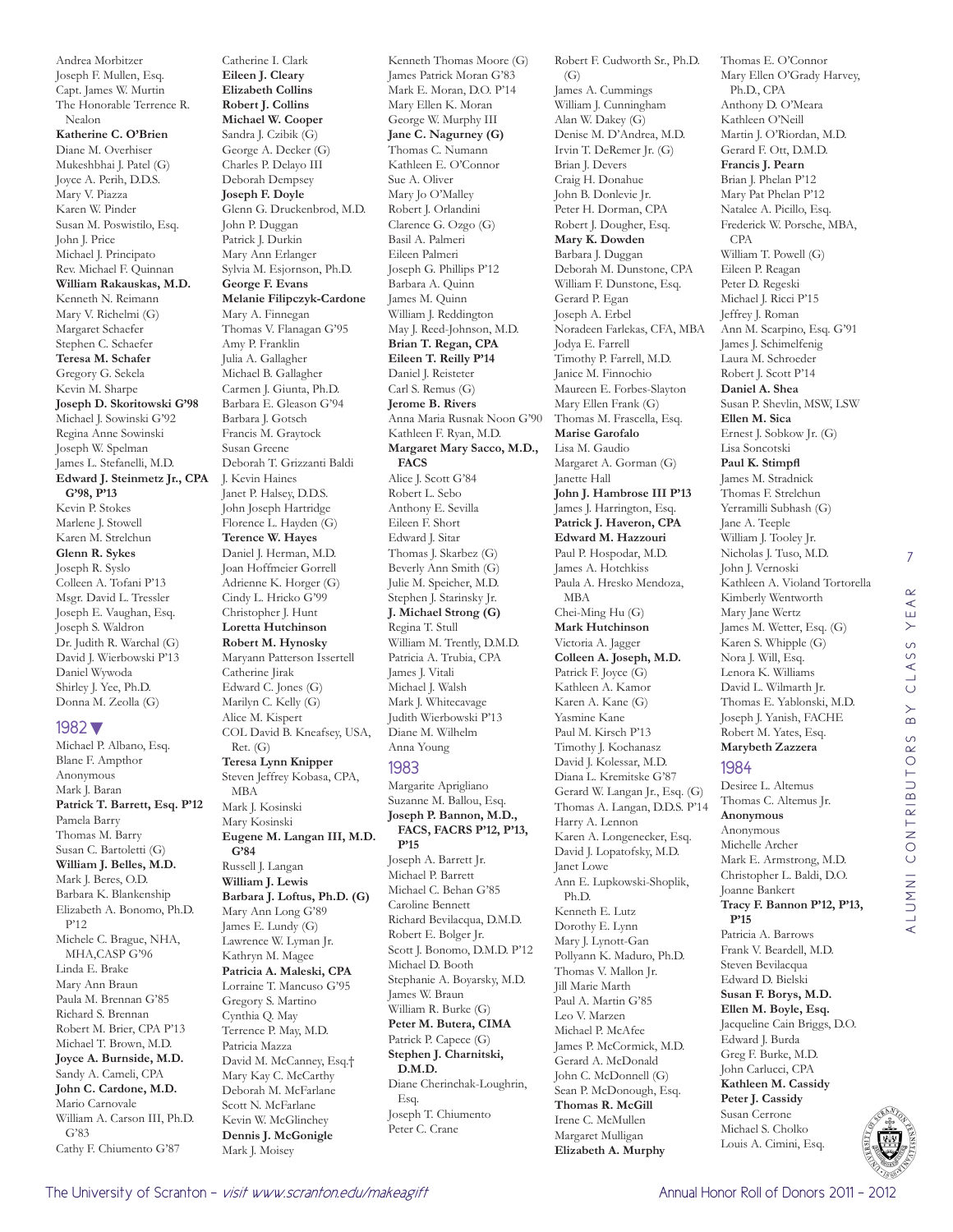**Joseph J. Cleary II P'15** Charles T. Cleveland Michael G. Coco G'94, P'13 Katherine Connors, MPH, PT Monica B. Corbett Bruce Louis Coyer, Esq. (G) **John J. Daly G'95, P'13** Jonathan P. Dame James J. Decker, CPA Susan A. Dolan Michael R. Ducey Heather Rae Ehrlich (G) James J. Fedor, CT, MAC, MDV MA, BCC Eugene P. Feeney, Esq. Patrick J. Forst, CPA Katharine Freeman, M.D. Teresa L. Gaetano Linda M. Garbade Linda A. Gardus Lynn Giacobbe David A. Grabowski, Esq. Thomas J. Grech Suzanne M. Greco (G) Gary M. Grzywacz Carl J. Hoos Joseph P. Hricko Edward J. Jacoski Jr. P'14 Donald H. Jenkins, M.D. **Stephen P. Joseph, Ph.D.**  Eugene J. Kane Jr. Daniel A. Keisling (G) Maj. Edward P. Kosewicz, CRC, CAAMA, PAHM (G) Kevin J. Lanahan Jon M. Lane Mary Lawlor, Esq. James R. Lawn Virginia Flick Lederman, Esq. (G) **Brian J. Lenahan, Esq. Kristin A. Lenahan**  Barbara Ann Limer Deborah M. Longest P'13, P'15 Roberta W. Longsworth (G) Shirley Ann Lucore (G) Ann Marie J.P. Mahoney G'07 Michael Joseph May Joan T. Mazur Mary Clare McCarthy, M.D. Anne Marie McGinley, Esq. Robert G. McGinley, Esq. Gerard A. Migliore Theresa M. Mihalik, Esq. Felicia Z. Morris (G) Jeremiah T. Murnane III **Alice Musto P'12** Patrick J. Nally Lisa Napolitano, CPA Ward J. O'Donnell, M.D. Eugene M. Ogozalek (G) Gabriel W. Olives P'14 Catherine M. Owen, D.P.T. G'88, D'07 Francis M. Pane **Martin C. Penetar, D.O.**  Mary Ellen Prince, CPA William M. Pryle Jr. Murli Rajan, Ph.D. (G), P'12 Karen A. Rossmell Elizabeth A. Rozelle (G), P'14 Alice J. Rulapaugh G'87 Lisa M. Shantz, Ph.D. Mark Alan Singer, Esq.

Charles C. Tolle G'86 Michael J. Tomalis Daniel J. Tomlin Francie Truran Warther Penn-Chung Tsou (G) **Robert K. Tuite, CPA**  Ignacio V. Vila Deborah A. Vistocco Louise M. Vogel Elizabeth A. Wagner Janine T. Wetter G'89 Janice M. Winslow G'96 Lori Yanisko Beardell, Esq. Denise Zampano Stan M. Zygmunt G'95, P'12, P'13 1985 Joseph W. Adams G'96 Susan E. Adams, M.D. Rev. James J. Alco Anonymous Laurie J. Ashby, M.D. John B. Barclay Martin J. Barrett (G) Leonard M. Bechtel John Lansingh Bennett (G) Marlene Marie Bobar, R.N. (G)† John R. Brandt **Daniel T. Brier, Esq.**  James W. Burke Carlo R. Celli **Theresa Charnitski**  Thomas A. Cinti, Esq. Chuck P. Coccodrilli Kathleen A. Collelo Minora Michael W. Corey G'87 Mark A. Cruciani **Gerard F. Cruse**  Peter J. Csongradi Laurence R. Cusack, Esq. Elizabeth Dahut Mara Jean Daidone, M.D. **Mark F. Degenhart**  Vincent H. DeSanctis, CPA, CVA Mary Ann DiMarco Robert P. DiMarco Eileen Dimond, R.N. Michael J. Dolan Catherine C. Naughton Dowling, D.O. Karen M. Earl, M.D. Diane R. Elliott Manuel J. Evans, CPA (G) Marylou Findlay James P. Fox Jr. Laurie E. Gallagher Maureen E. Gallagher Robert M. Germain, Esq. Felicia Gordon-Riehman G'87 Nanine S. Gramigna G'87 Karen A. Greco-Magosin, Esq. Gary R. Greening John R. Greiner John Joseph Harrington **Mary R. Haveron, CPA P'14** Regina M. Hefele Janice L. Hess Mark S. Hillman (G)

Jerome M. Smith P'13 Joseph C. Sokoloski Jr. Susan Alicia Steffy Paul M. Sueta

Marilou Z. Hinchcliff (G) Anne B. Hoeffner (G) Mary Hoffman Pancake Julia A. Hoskins John S. Juliano, M.D. P'13 Mary Juliano, D.D.S. P'13 **John J. Kenny, Esq. Brian A. Kilcullen Carol J. Korutz, R.N. (G)** Paul P. Kranick, Esq. Joseph K. Krivickas **Kevin A. Kucharski P'14 Thomas S. Kucinski**  Patrick J. LaPorte III, M.D. Nancy M. Larralde P'15 Thomas M. Loughney Jr., M.D. Francis A. Lovecchio Jr. Lora L. Lynn G'89 Mariann C. Mackrell P'13 Richard C. Mariette, CPA Susan Mattucci Lisa Marie McCauley, CPA (G) Margaret M. McGill William P. McGowan, CPA **Michael P. McHale** Thomas J. Miller Cheryl A. Moran G'87 Megan A. Nakamoto Maureen T. Nemshick Ann Nicastro G'88 James P. Nicastro Marie C. Niemiec James P. O'Boyle III Julianne J. O'Boyle, M.D. Gary A. Pacyna, D.P.M. Thomas J. Phillips Jr. G'89 Robert V. Piorkowski Sarah E. Pires Michele A. Pisano-Marsh, D.M.D. Rev. Ronald A. Potts Susan L. Rash Zita A. Redford Robert F. Robertson Jane M. Robinson Christopher W. Roche Mary Grace Rogers Guy F. Rothery Deborah A. Sandrock, M.D. Jeffrey L. Scheuren Linda A. Schultz, MSN David H. Sharpe, CPA **Judith Shea**  Margaret M. Shewbrooks, CPA Robert E. Shimkoski Jr. Steven E. Shive, Ph.D. **Anthony P. Smurfit**  Brian G. Snyder, CFA Robert J. Spager Lynelle C. Spitzer John J. Squirlock Robert J. Stefanovich (G) Leanne M. Stephen (G) David R. Stettler (G) Mary Beth Sunick, Ph.D. Jane E. Surace **Joel C. Susco, CPA**  Michael S. Taluto Rosemarie P. Thomas, Esq. Lawrence J. Toohers, D.M.D. Janet Tooley John J. Toutant, R.N. Kathleen A. Walker P'15 Richard T. Walker

Marie J. Warner, D.O. Holly A. Williams Eleanor A. Wills Francis J. Winterle Elizabeth Witterschein, R.N. **Maureen A. Zaboski G'94** 1986 Anonymous Maureen A. Bailey, RN

**Christopher S. Banks G'98 Joseph A. Bertolino, Ed.D.**  Kathleen Bevilacqua Eileen A. Bonomi Marian E. Borsuk G'72 Gerald L. Bowen Jr., Esq. James F. Boyle, CPA G'04, P'14 Thomas A. Bresan Elizabeth M. Brown James T. Brown Evelyn Capooci Victor J. Capooci **Rosemarie Cappucci**  Lisa M. Cavage, Esq. Colleen E. Chancler **Patricia A. Clifford**  Rev. Michael J. Coffey Paul T. Colaiezzi Mary Jane Conlon Reilly G'87 E. Sarita Cook-Kelty Gerald J. Crinella Janet Cusack Joan P. Dailey, Esq. Michael D. Darrow (G) **Mary Ellen DeNoon**  George J. DeRaymond Therese M. DeVries Narzikul, C.R.N.P. Amy W. Di Trolio **John D. Dionne H'10** Louise Doll (G) John F. Downer Kathleen V. Eid-Heberle Christopher J. Elliott Lisa Favini-Bailey **Francis M. Fetsko**  Mary F. Galat William F. Gavigan Brian Patrick Gilroy (G), P'12 Joan C. Gormley Robert P. Graham Mary Jacqueline Greening Stephanie M. Hadley, Esq. **Margaret E. Hambrose P'13** Virginia A. Haney P'13 Mary E. Hank Diane L. Hayes, R.N. David M. Hazzouri, D.M.D. Jill Healey P'12 LTC Terry J. Hemminger, USA, Ret. (G) Natalie I. Henkelman (G) Kevin Robert Hoffman (G) Alison J. Iavarone, CPA Rose E. Jacobs, PA-C Paul W. Kamor G'90 **Christopher J. Kane**  Lawrence M. Kelty Thomas M. Kennedy Deanna A. Klingman G'91, P'14, P'15 Margaret Rose Koehler G'11 Michael A. Komola Ellen O. Kranick

Leanne M. Ksiazek, V.M.D. Jean M. La Penta G'89 Jean M. Lamardo Rita Ann C. Lamb Mark G. Lasewicz Sr., CPA **Jeffrey R. Lattmann**  Peter T. Lavelle Lawrence J. Leitzel Mario J. Leombruni John Edward Littel, Esq. Regina M. Lynch **Sharon Lynch Thomas P. Lynch**  Richard S. MacIntire (G) Timothy R. Mackrell P'13 Kevin J. Mangan, Esq. Carla Gray Marchesini George Marchesini James P. Marcks (G) Maria T. Mascaro, Esq. Donald E. McAuliffe Jr. Jean M. McGann John F. McGivern Kathy J. Megliola John P. Michels Kevin T. Morris Stephen M. Mullen **Cheryl A. Mullery James F. Mullery Jr.**  Mary C. Murray-Maupai Maureen Joyce Murtha G'87 Janine M. Nemshick-Kerestes Louis J. O'Boyle, D.O. Daniel P. O'Brien, D.M.D. **Thomas P. O'Brien**  Margaret Mary O'Connell James R. Ofalt Maria C. Olsakowski P'15 M. Lynne O'Melia Patricia M. O'Neill Ann Marie Petagna Ralph F. Petagna, CPA Amy B. Pollock Maria V. Potts Mary-Cynthia S. Purcell G'98 Ellen M. Redding Amy A. Regan P'13 Michael J. Regan, Esq. Stephen P. Sanok G'94 Christine Byron Santora, M.D. Richard J. Schafer Suzanne M. Scott, CPA Mary D. Shumaker Eileen A. Sirois Honorable Lynne A. Sitarski **James M. Slattery, CPA**  Michele C. Smith, PT Diane R. Smith-Hoban Susan K. Stare, P.T. CMSgt. Peter T. Stidham, USAFR **Harry B. Strickland Jr. P'13, P'15** Thomas G. Toolan Barbara A. Venosh Jones G'92 Mary Helen Whalen

#### 1987▼

Pamela L. Altier Maureen A. Andersen **Joseph J. Andrews, M.D. Anonymous**

Kathleen Woodruff Diane Helyne Zyats

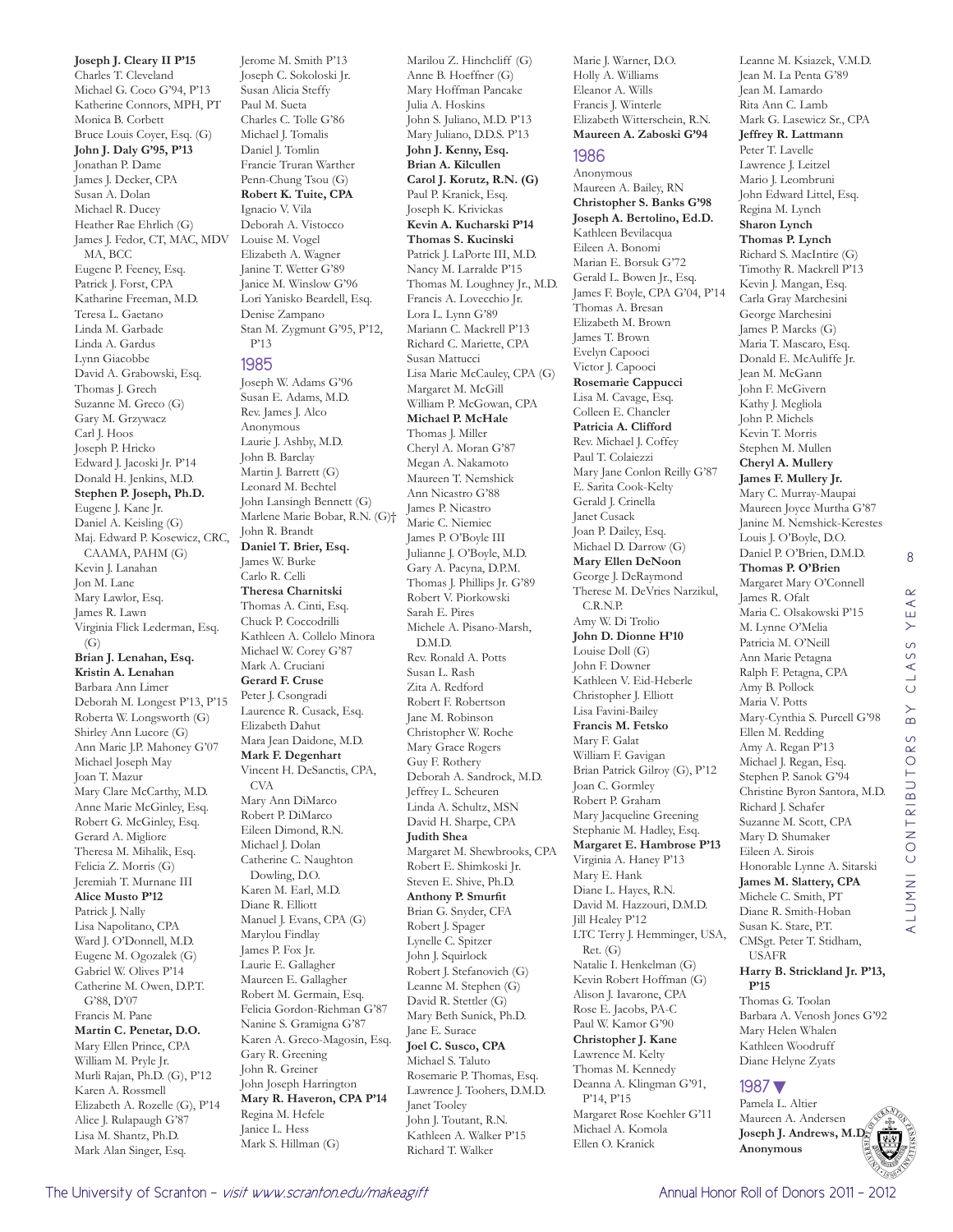Anonymous Maureen P. Baker Debra A. Baldauff Chris W. Bedwick (G) Mary Lynn Berntsen (G) Avery B. Boardman, O.D. Daniel J. Breen, Esq., CPA John P. Brennan, M.D. Kevin J. Brennan, M.D. Catherine L. Brumbaugh Russell J. Buckley Jill M. Buday Kevin P. Burke Christopher C. Burns James G. Cain, M.D. Michele Maguire Carosi Patrick J. Cawley Jacqueline A. Cleary Urbano Albert Charles Conner Thomas J. Connolly Andrew J. Convery Patricia D. Coreschi Thomas P. Cummings, Esq. Frederick C. Daniels (G) Todd M. Davis Andrea C. DeJesus, D.P.T. D'11 Tullio DeLuca, Esq. Karen DeMeis Francis J. Dessoye (G) Anne M. DeVries Robert E. Doetzer Susan S. Downer **Andrea V. Dreisbach, Ph.D.**  Edward P. Eltzholtz Mark T. Familo Michael J. Farrell, M.D. Kevin M. Ferrari **Joseph M. Ferrario**  Michael J. Frederick Patricia A. Fulton Margaret A. George Susan E. Giambrone P'15 Patrick J. Gilmore Jr. Abby L. Gobrecht Donald G. Gorman Eugene P. Grady, M.D. Sean T. Granahan, Esq. Kimberly A. Gregorowicz Kevin F. Gremse Ronald A. Hampsey Joseph Hanley Theresa R. Haughey **J. Timothy Hinton Jr., Esq.**  James Hoban Richard C. Howard Jr., Esq. Mary V. Jacoski-Grgurevich Catherine G. Johnson Paul C. Johnson, Esq. Theresa J. Kaplan G'88 Michael P. Keating Brian Kelly Charles P. Killoran Kurt J. Kincel Sr. P'13 Juel Anne Klepadlo (G) Andrew J. Krupa James A. LaRosa, Esq. Judith M. LaRosa Kimberly A. Lasewicz, CPA Gregg Loboda Mary Jo Loboda William H. Logan IV Brendan T. Lynch, CPA Frances R. Lynch Rev. Thomas J. Major

Sheila E. Mangan Michael N. Mattise (G) Sandra B. McCarthy Carlene A. McCool Mark E. McCool Patrick J. McGuire Mary Margaret Miehe-Petrucci, MBA Barbara C. Miller, D.P.T. D'07 Mark A. Miller, M.D. C. David Missar, Ph.D. **Robert F. Montone**  David P. Mouallem, D.O. Kathleen Bowe Mulderrig Glynn D. Murphy P'13 **Sondra Myers (H)** Sally M. Nancoz Christopher Neumann, Esq. Nancy A. Neumann, CPA Kimberly K. Norton Kurland,  $DO$ Paul V. O'Donnell Jaclyn R. Olszewski Loretta A. O'Toole **Ellen P. Pappert**  William J. Patchoski Sr. Linda Paugh Thomas M. Pierce, CPA Freida J. Polinsky Mary Lou Racht (G) David J. Rada, CPA Robert K. Redding Paul Regan P'13 Timothy P. Ritter Marie A. Ryan (G) Matthew Ryffel Dominick D. Saccente Nadine A. Sandage Cathleen A. Savettiere Thomas J. Schmidt Blaise A. Schroedersecker Sharon Schroedersecker Shawn M. Sekela Maria Smith Karen Amann Talerico, Ph.D. Neal J. Thomas, M.D. Linda D. Thorbahn Most Rev. James C. Timlin, D.D. (H) Brian K. Trently Jeffrey T. Trost, M.D. Lawrence Truillo (G) Michael B. Walsh G'89 Patricia A. Walsh, Ph.D. Thomas R. Walters, Esq. Timothy D. Welby, M.D. Susan Whelan Peter M. Witherell, M.D. Mary D. Woolson G'89 James S. Worobey Wendy A. Worobey G'96 Jane Ann Yankelitis Stanley J. Yankelitis **Gerald C. Zaboski G'95** Frank J. Zawacki, Ph.D. Michael Zazzeri Elizabeth M. Zygmunt P'12, P'13 1988 Sherri L. Alfano G'93

Stephanie Alt Lamm Anonymous **Ann K. Astolfi, D.M.D.** 

Michele H. Beck Patricia E. Betti Kimberly Blazejewski Marie V. Brandt G'89 Karen Ann Breen Anne E. Brennan David P. Brown Susan C. Carey G'90 Wilfred Carey III, M.D. Jane M. Carlonas, Esq. David J. Caucci, M.D. Elizabeth A. Caucci, R.Ph. Lori J. Cerato, Esq. Michael E. Chismer, M.D. Orlando J. Cicilioni Jr., M.D. Christopher J. Clarke Anne Marie Collins G'91 Wayne D. Cosner Maria Coutts P'15 Ellen M. Cullen **COL James F. Cummings, M.D., FACP, FIDSA**  Mary Noreen Danna Stephen G. Danna Deborah Ann Davis (G) Carolyn S. DeLuca Kimberly Keane DeNick, M.D. Jennifer A. DeSimone John D. DeSimone Susan Donnelly Maria R. Doria, M.D. G'90 Jennifer J. Emrich Paul M. Familo G'89 Laura Fiore Scott F. Fiore Kristen R. Fislar **W. David FitzPatrick, M.D.**  Denise M. Fleming, CPA Rev. Richard E. Fox Mari Frietto Anthony L. Gallis Jr. **Kathleen M. Granahan Kane, Esq. Christine Griffin Robert J. Griffin**  Antoinette L. Hadgis Kenneth John Halfpenny Paul J. Harak, Esq. John S. Horchos, D.M.D. Eric G. Hosie, MBA G'93 Perry A. Johnson Noreen O. Jordan Janice R. Joyce (G) Leonard F. Kanavy G'91 CAPT. Paul D. Kane, M.D., MPH, USN Kathleen D. Keating, Esq. Kathleen M. Kemmerer, Ph.D.  $(G)$ Carrie L. Kirgan Christopher J. Lake, Ed.D. G'96 Megan Lanahan Bruce B. Lavell **John J. Lepore, M.D.**  Paul T. Linko Christopher R. Loughney Lisa A. Lupico Rev. Michael P. Lyons Joy A. MacDonald John V. Mallon, Esq. Kristen L. Mallon Patrick F. Maloney

Timothy E. Markey, Esq. Beth A. Masterson

Laura E. Mayeski G'98 Daniel J. McGarrey G'90 Patricia C. McGarrey Scot R. McKenna, M.D. Dr. Kathryn D. Mitchell **Kelly Rose Mulroy**  Mary Lou Murray Andrea F. Neal Colleen M. Neary, Esq. Eileen O' Hora Leonard William J. O'Boyle Kathleen M. O'Connell Richard P. O'Malley (G) Jennie Sherrin Hughes Popp, Ph.D. Jean Marie Poster John S. Poster Suzanne M. Rayeski, D.O. George D. Riehman, CPA **Jeffrey J. Rossi Kathleen A. Rossi**  Charles J. Russell Anthony A. Saranchak, CPA, CISA, CFE Anthony L. Sauter, M.D. Martha Sauter, M.D. Kathleen Saxon Mark J. Saxon, D.O. Lucyann M. Sciandra, D.O. Jane Serres Thomas D. Smith, Esq. Andrew M. Sonnet Geraldine Sovak, LPC (G) Colleen M. Sparta, R.N. James L. Steele Alison M. Takacs, Esq. Robert J. Troy, Ph.D. George M. Tysiak Patricia A. Tysiak Suzanne Van Hoorebeke James A. VanBuskirk Denise C. Windram Richard J. Windram George J. Yager III, C.P.A. Lisa A. Yager (G) 1989 Anonymous John Thomas Anzelmi, O.D. Lisa M. Anzelmi G'97

Renee C. Aston Catherine V. Barhold Scott A. Barren **Matthew P. Barrett, Esq.**  Paul G. Basch, M.D. Timothy Bennett Monica A. Bergin Mitchell M. Bertha G'97 Matthew C. Boles Sister Elizabeth Brandreth, R.S.M. (G) Katharine B. Breuninger Michael J. Bryceland Mary C. Byrnes Charles M. Campbell Janet M. Caputo D'11 Domenic W. Casablanca, M.D. **Mark M. Chadwick**  Donna L. Chismer Christine Clark John D. Cleary Jean M. Colgan Cheryl A. Collarini P'14 Carolyn M. Colonna

Elena M. Conn Robert J. Corba, D.O. Mary Lisa Costello Mary F. Coughlin Jeffrey T. Cromie C. Peter Croonquist Scott T. Crouch Gail T. Cudia Steven P. Cudia, V.M.D. Patricia Cummings Daniel P. Cunningham Debora A. Cunningham John Curry William D. Demo Jr. (G) **Andrew B. Dinnhaupt Jacquelyn Dionne**  Edward F. Donnelly Jr. David C. Drazdauskas G'95 Stephanie A. Dredger Robert S. Duffy Sean T. Dwyer G'92 **Donna M. Eget Bessoir, D.O.**  Wendy A. Evans Edward J. Farrell Steven M. Felton Deborah E. Flint, MS, MBA P'15 Bernard E. Frantz, D.M.D. Susan J. Freitas Jeanne W. Friedrichs (G) Anna Giacchi Pamela W. Gitschier (G) Marie E. Guinan Brian P. Haas Theodore F. Haas III Audrey J. Hales Gabrielle E. Hampsey Arline M. Hoal **Christine A. Horan**  Lynne S. Hosie **Margaret F. Hynosky**  Ann I. Joyce, Ph.D. (G) Michelle A. Karedes Edward S. Kawalec (G) Michelle A. Kelly Margaret A. Kennedy Joseph J. Koniszewski (G) Judith Kosydar (G) Maryellen K. Lamb Kathleen E. Larkin-Keating Jeffrey R. Leas Donald C. Ligorio, Esq. **Terence P. Lonergan, M.D.**  Andrew C. Lynch, Esq. (G) Victoria A. Lynch Mary Anne Lynn Matthew O. MacDonald James P. Malone Wendy Manetti G'99, P'13 Mara A. Marczyk Gregg G. Marella, M.D. Mary Jo McArthur (G) Christopher M. McErlean Michele K. McErlean Charles W. McManus Meghan M. McManus Mary Louise Mecca (G) Mark E. Melchione Clare C. Mutone Robert Mutone Jr. Robert B. Nourian, Esq.



Patricia L. O'Connell Carl J. Oliveri Mari J. Pacyna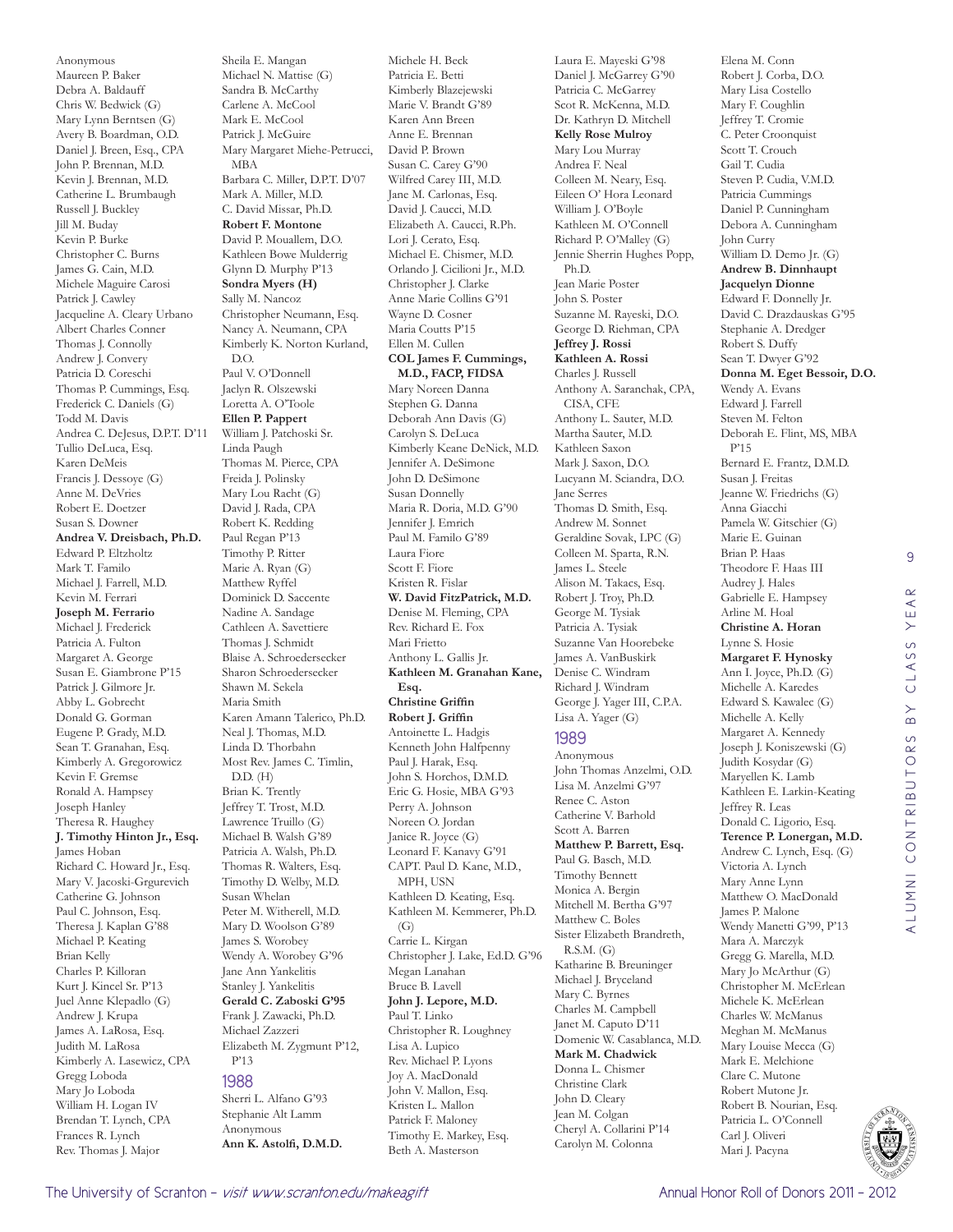Nelson V. Pinto G'90 Louis R. Pizano, M.D. Michael P. Plevyak, M.D. Christine Posly Timothy J. Pryle John F. Pullo Sr. (G) Deborah A. Puscavage (G) Maureen J. Quinn Hellberg John K. Redmond James L. Riehman Jr. Beverly A. Robertson (G) Gina M. Roche Lawrence R. Roche **Christopher J. Roman (G)** Danielle F. Ryan Michael W. Ryan Ann F. Schiavo Pamela A. Septer John I. Shearer, NCC (G) Mary Elizabeth Sheehan Lisa M. Sherry Cassandra J. Snyder (G) Francesco A. Solitario Kevin M. Sowa (G) Eileen M. Steele Thomas G. Sundstrom G'91 Pauline A. Swartwood Linda J. Sweeney Matthew J. Swiatek, D.M.D. Virginia Swiatek, Esq. (G) Helen C. Tallaksen, CPA Colleen A. Terracciano Donna M. Thomas Mursell, CPA Laura Troy Paul J. Tuyp Mary Beth Voda (G) Jacqueline S. Williams Patrice D. Wojcik Lawrence J. Yaskowski, CPA **Kristine M. Zingone**  1990 Jill E. Angradi Anonymous Joseph E. Aulisi Margaret A. Barillari Salvatore Barillari Paula C. Bartkovsky (G) Deborah L. Bertha G'97 Barbara E. Bingener Graceann Bisig, MBA Sheri L. Boyle **Laura J. Brennan**  Sheila A. Brown Perlick Kenneth C. Brown Colleen A. Bushta Emil R. Calomino, CPA Mary Ruth Carden (G) Donna M. Casablanca Brian C. Colgan Thomas Conlon, Esq. James J. Conmy Matthew Cooper, M.D. Joyce C. Corbin, MSS, MLSP

Kerry Cosgrove-Conmy Joseph E. Costello Peter Coviello, Esq. **Carole L. Dinnhaupt Judith A. Dougherty Lang Sean M. Dougherty**  John W. Douthit Lisa E. Dowd

Jaydeep J. Patel (G)

Christine E. Dulisse Wilson Janet B. Eisele G'99 Bruce E. Everett, CSP, MS (G) Laurence E. Flint, M.D. P'15 Holly Z. Gaare Joanna A. Gallagher Leanna C. Giancarlo, Ph.D. Daniel James Gizzi Margaret R. Grace **William J. Hackett, CPA**  Maria T. Hackney (G) **Joseph P. Hanlon, MBA**  Christine A. Harding Christopher A.J. Heaton G'94 Matthew Heintzelman Elizabeth A. Honan G'95 Colin M. Houston (G) John D. Isola Jr. Annette Kalwaytis G'92 Ginny L. Kellner-Weibel, Ph.D. Brendan M. Kelly Denise M. Kozlowski Frederick H. Kozlowski, M.D. Ruth Mary Kumet (G) **Catherine A. Lampey-Dougherty, CPA**  Annemarie M. Lapham Sean M. Lapham Jack S. Lisicky Albert J. Mackarey Philip R. Magaletta, Ph.D. Joseph J. Magalski Jr., M.D. M. Scott Mason, Esq. Suzanne P. Maxwell Cathleen A. McCormack, Esq. Jeffrey W. McDonnell, Esq. Molly McDonnell William G. McInerney Kimberly A. Melchione Stacie A. Metelski Robert P. Miller, Ph.D. Sondra Lee Morgan G'95 **Mary Elizabeth Moylan (G)** James V. Muniz (G) Louis J. Nardella Jr. Brian J. Neville, Esq. John J. O'Connell III Judith P. Oprisko, SPHR, CEBS Kevin A. Oprisko Thomas A. Owings Margaret A. Parsons (G) Lisa A. Pastore, D.P.T. D'08 Sheila M. Petras (G) Anthony B. Piombino Jonathan Pitts Anne M. Postupak, P.T. Margaret E. Redmond Joseph J. Rogovich John E. Rybnik, CPA Christine C. Santangelo Frank W. Schall, R.N. (G), P'13 Anthony J. Schiavo Catherine A. Seymour G'98 Lisa M. Sheerer, R.N. **Anthony G. Simone Kelley A. Simone G'91** Eileen P. Smith Christopher A. Snyder, D.O. David J. Sralik **Christine M. Stoffel G'92 William P. Stoffel**  John J. Strain III G'97 **Christina Trendler Sweeney, C.R.N.P.** 

**Patrick J. Sweeney, Esq.**  Timothy James Terrell (G) Richard Teserovitch Richard Thomas Timko (G) Joseph A. Tone Melinda Eileen Torbik-Belleman  $(G)$ John W. Tronoski Jr. John Erik Ursin, Esq. Joseph F. Waldner, M.D. Douglas S. White, MHA G'94 Susan White David M. Williams Julie B. Williams Karen M. Winicki, Ph.D. Sean P. Wormuth Kathleen R. Wright 1991 Anonymous Kathleen A. Armstrong Jeffrey Paul Bankert (G) MaryBeth Booth Danielle M. Brabazon, Ph.D. **Matthew F. Brennan**  Joseph M. Bruno, M.D. **Michael T. Burns Monica A. Burns**  Michael N. Campbell Robert D. Cantwell Jason Cirrito James P. Clark, Esq. (G) Kelly A. Clark Mary Beth Collins Carchia, Esq. Maj. Joseph M. Courey, USMC (Ret.) Robert F. Cummings Renee Czubowicz-Tierney Salvatore R. DeFrancesco Jr. Jacqueline Denning Mary E. Devine G'93 Helen M. Downs-Wang (G) Scott J. Egan Nancy J. Esposito Mary J. Finnan Colleen M. Fitzgerald Daniel J. Fitzhenry Anthony W. Freda, D.O. Maryann Frisbie Geoffrey M. Gallagher Rebecca Gill Nancy E. Grable James M. Grace James C. Granahan Jr. **Brian J. Grega**  Brian F. Henes, Esq. Amy M. Herron Julieanne M. Hlavac Bruno, M.D. David F. Hogan Jr. Douglas P. Hooper (G) **Michael T. Hughes, Esq.**  Jean M. Jacobson, Ph.D. Douglas E. Kaiser Joy M. Kempter William J. Kennedy (G) Donna J. Kepler, R.N. (G) Joseph M. King Christine Koester James G. Koester Terri Krevey (G) Jennifer M. Kucharski Martin A. Kupetz **Colleen E. Larkin** 

**Christine D. Mahoney Banks**  Mary R. Malone Jeffrey W. Mancabelli Frank A. Marcin, Esq. Colleen Mason Brendan Patrick McCahon Kathleen B. McHugh, M.D. Denise M. Michini G'94 Janet A. Morgan, CRNA Joseph F. Murray III, M.D. William J. Murray Jr., Esq. Maureen E. Neville **Monica T. Nicholas**  Eileen B. Notarianni P'14 Kenneth G. Okrepkie G'96 Francis P. Oliva Kathleen D. Owen Tammy G. Pantle Ruth Ann Parry, MS, MA, CAC  $(G)$ Carol L. Pecher Robert T. Pembleton Zachary Perlick, Esq. Lisa M. Platske Christopher E. Pociask, MBA Sophia A. Poggi Linda Pollick-Zazzeri Thomas G. Pollock Jr., D.O. Patricia J. Popeck (G) Marilyn P. Pryle G'97 **Brian E. Raftery, Esq. Ruth A. Raftery, Esq. Francis A. Rainey (G)** Alexander J. Rasi Roxanne M. Rembis (G) Carolyn A. Root (G) Jane C. Ryan (G) Jennifer A. Ryan, R.N. Todd C. Ryan, D.O. Nancy L. Savage (G) Erik R. Schmidt, D.C. Mary Catherine Scott, Esq. Mary Anne Seyfert Sean K. Shanley Sean M. Sheehan Kimberly A. Sherwin-Schmidt Joseph J. Shubert (G) Robert S. Stanton (G) Beth A. Stroud Pembleton Michael P. Trainer James W. Van Woert (G) Mary T. Walsh (G) Lisa M. Weckbacher, Ph.D. William M. Williams G'97 Suzanne Knight Winter Peter I. Yatcilla Keith D. Yurgosky G'02 Marion E. Yurgosky G'98

Nancy Liaw (G)

#### 1992▼

**Christian S. Adonizio, M.D.**  Brian J. Aloia, Esq. Daniel Antonelli Eleanor B. Axford (G) Carl M. Baruffaldi Robert A. Bennett Mary Alice Bertrand Michael C. Bertrand John C. Beyrent Christopher P. Boam, Esq. Alok K. Bose, M.D. Geri Maier Botyrius (G) Denise M. Boudreau-Scott

Mary E. Brady Marzolla, Esq. Kristen A. Brennen **Elaine M. Brophy Eric D. Brophy, Esq.**  Sean P. Buggy, Esq. Kevin J. Byrnes Maryann Comiskey **Timothy P. Conniff**  Maureen E. Cronin Cristina R. Dachowski Stephen R. Dachowski George M. De Persia (G) **Marion E. Donovan-Olivetti**  Denise C. Doto Cristy S. Dougherty, Ph.D. Patrick D. Dougherty Kara E. Dugan Barbara J. Eyet (G) Paul M. Fanuele Ingrid Farally Burd Erin L. Ferguson Joseph P. Ferguson Kathleen Finnegan Baganski Kieran D. Flanagan Sr. Mary Beth Flanagan Melissa M. Francis, Esq. Christine M. Fusci Colleen P. Gallagher Christopher J. Graham Michael C. Guiry Debra Robertson Halpin Elizabeth A. Hamilton, M.D. William J. Hamilton Carolyn C. Hardin Megan E. Hargrave, D.O. Kurt M. Heindrichs Edward M. Hogan Jennifer A. Hogan Kevin J. Hudson Tiffany A. Hughes, M.D. Susanne John, MSPT Ellen A. Johnston, PHR Andrew M. Joyce Joan E. Kaiser Bernard J. Kelly Cynthia A. Kenworthy **Christopher J. Kotchick, D.M.D.**  Janine L. Kubasko-Starinsky, M.S. (G) Christopher J. Kudless Janine M. Lacava Tara J. Langan Christina M. Lanno G'97 Lisa M. Lausten Dawn M. Leas Angela Lewis Pamela J. LoBiondo **Alisa M. Loftus Brian P. Loftus, D.M.D.**  Gregory S. Mancuso Rose Marie A. Mark, L.P.T. (G) Susan H. Mark

**Marybeth G. Markland, Ph.D.**  David S. Markle, CPA William F. Maule Kristine J. Mayrides Mark T. Mayrides, Esq. Brian M. McCabe Siobhan M. McGurrin, RN Peter J. McHugh, Esq. Bridget A. McMahon, R.N.

10

YEAR

CLASS

 $\overline{B}$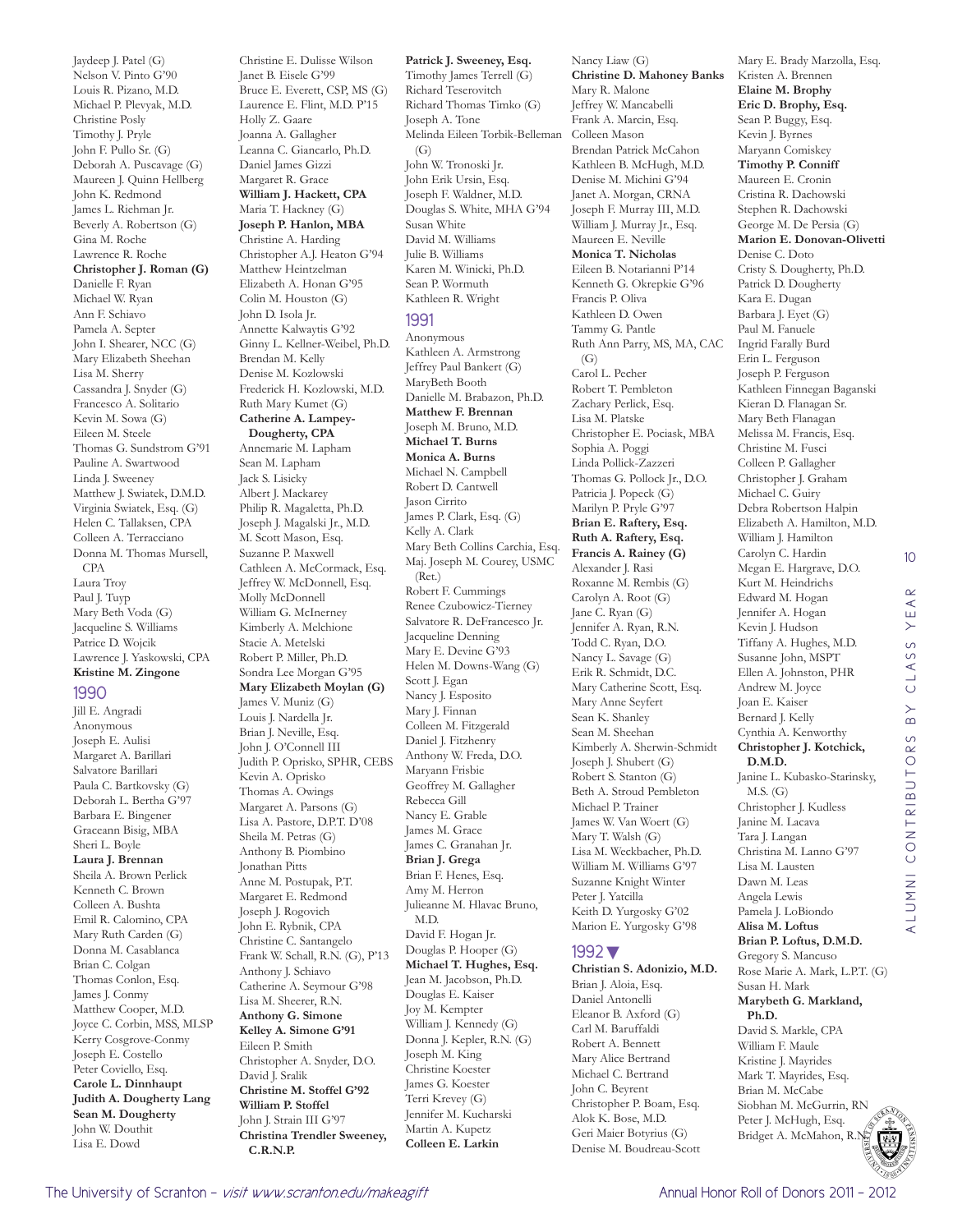**Mary Katherine McNeill**  Marianne K. McTague **Stephen T. Michel**  Michael L. Molineux, M.D. Neil J. Monaghan Justine M. Monahan, OTR Lisa M. Montone Sean M. Munkacsi **Robert D. Naso**  Kate C. O'Brien Steven J. Orzel Helen Anne Ostrosky Robert A. Ostrosky Laura E. Pandolas Maryann Pavlick Patricia A. Perri G'00 Joseph P. Piemonte (G) Cornelius J. Rightley Noreen M. Riley Salvatore Russo Jody L. Rzeszowski-Ursin Marian J. Saia John P. Schaeffer, CPA Yvonne Teresa Schaeffer Ann Marie Schilling Elizabeth A. Selgrath Kristen M. Shaw, CPA **Steven J. Suriani Barry W. Szarvas Jr., CPA**  Kelliann Thorpe G'93 Amy P. Tibensky Michalene Torbik, D.O. Marie A. Trovato (G) Patricia Vaccaro (G) Jennifer M. Walpole Steven P. Walsh Andrew J. Whelan **Kristen S. Williams**  Thomas G. Winkelman Marcia A. Yatcilla Teresa L. Young Justine M. Zavaglia **Joanna Zucker**  1993 Anonymous Jason M. Beccaris, Esq. Stephen N. Beckish **Regina B. Bennett G'96** Janice I. Black (G) Maureen A. Bose Stefanie L. Bravata Colleen M. Brennan

Kerry J. Brown Agatha Tina Bruno (G) Andrew P. Capone Sr. Kristin A. Capone, MED, PT Kelly Mack Carey, Esq. Mei D. Cheo-Stecker Lisa Cherry G'97 **Douglas Christensen JaneMarie C. Christensen**  Patrick J. Coakley Thomas H. Comiskey Rebecca A. Corby Matthew W. Cusano Matthew L. Davidson, Ph.D. Suzanne Davidson Alissa Dearlove McGrory, Esq. Maura M. Devlin-Slatowski Lori D. D'Ginto Haring **Lucrecia A. DiDomizio**  Phyllis D. Dietrich (G)†

**Dena C. Dodge, CPA, MBA, CFP** 

Matthew Paul Domines Edward A. Dougherty Arthur E. Durrant III Christina M. Elvidge G'95 John M. Ferguson Michelle Ferguson Thomas E. Ferguson Brian J. Ford, ARM Joan M. Froehlich Lois A. Galli Blight John D. Garrett Richard J. Gentleman G'96 Meghan N. Gill Timothy J. Gill Timothy F. Grable Jr. Colleen A. Graff G'09 Kathleen M. Gulbin, Ed.D. Susan U. Haikes, RN G'97 Mary Jane Hart Jeffrey E. Havran, Esq. Jason M. Hoppy Dorothy J. Hughes (G) Nicole M. Hutchinson Laura S. Indriso, RPT Cynthia A. Jenner Eric G. John Taryn M. Jones James B. Kane II William M. Kasulis Christopher M. Kelly, Esq. Katharine M. Kletter, Esq. Daryl A. Kovalich John Krisa, M.D. Alyson H. Krucher William T. LaFond, Esq. Alan B. Landis Jr. Lisa K. Lawler, CPA Michael S. Leahy Sandra L. Leahy Jason J. Legg, Esq. (G) Beth Anne LiVolsi Melissa B. Lynch David M. Maher Frani Mancuso LeeAnn Marano, CMA Cheryl L. Martnick William T. McCaffery, Esq. **Tracey M. McDevitt Hagan, Esq.**  Mary C. McIlvried, Esq. Timothy N. McMullen Christina M. Meyer Bric, MHS Ellen K. Meyst **Edward B. Micheletti, Esq.**  Maureen E. Michels James Llewellyn Miller (G) Ann Marie E. Moran Lori G. Moran G'95 Michael P. Moran Kathryn M. Mraz-Marr Michael G. Mulea Maureen E. Mulholland, Esq.  $(G)$ Jennifer A. Nast Janet C. Navarro, Esq. Bridget M. Newberry Michael P. Noonan Jason G. Parseghian Claudia Pope-Bayne Michael L. Postupak Santo J. Quatra Joseph M. Roback (G)

Theresa M. Roberts **Michele L. Rodeghiero Joerg**  Mark E. Roethlin Perry J. Rose, CFP (G) Jean E. Sharretts Terence R. Shields Sandra J. Snyder Renee E. Steinbrecher Patricia M. Striefsky Brian P. Sullivan, M.D. Eugene R. Tagle G'98 Silvio J. Talarico Patricia L. Tetreault G'00 Scott E. Thomas (G) Stephen D. Tibensky Donna L. Todd (G) **Suzanne Toppy**  Jennifer M. Toscano Sean C. Valashinas Cheng-Yee Wang (G) Constance A. Wisdo (G) Jennifer Zupp-Pitts

#### 1994

Francis P. Ahearn III Anthony C. Aliano, Esq. Nicole T. Allen-Hickey Hiroyuki Aoki G'96 Terence C. Bayne Deborah A. Bednar Robert J. Bednar III Kevin M. Birney L. Stephen Bowers, Esq. Louis C. Bowers **Kenneth J. Brislin, M.D.**  Marianne Brodman Frank W. Buhler IV Gregory T. Caluri Everett D. Campbell Joanne Collins Roethlin Eileen M. Crowley-Melloy Philip S. Cunningham Melissa A. Curran Schmidt Mary Ellen F. Davison (G) Karen L. Domalakes, Esq. Timothy W. Earley, O.D. Matthew P. Farr Christine M. Farrell, Esq. Joanna L. Fleming Beth A. Florey (G) Claire A. Fox Renee J. Garvey G'93 David Brian Gilmartin Thomas C. Hampsey (G) Eleanor L. Harkin Buhler James J. Harrington Jr. Mary Alice Hawley (G) Margaret Mary Hricko Pafford, Ph.D. Jennifer A. Irons Jeffrey A. Jenner Andrea L. Kabacinski John Z. Kabacinski Kathleen Koopman, CPA Terrence T. Kossegi, Esq. Karen G. Lakatos **Paul W. Lameo, CPA**  Lisa I. Landis Stephanie Lewis Patricia L. Little, MBA Philip F. Long Adele R. Lurie, MS, ANP-C Pamela L. MacNeely William R. Magdeburg Jr.

Mahendra V. Mahtani (G) Alison J. Malarkey-Costalos Peter J. Mancuso, D.P.M. Mark C. Manne Elizabeth A. Marcelis AnneMarie E. McCook Rebecca L. McMullen Aimee L. Montgomery Lucy C. Murfitt, Esq. Lori A. Murphy (G) Mary Lynne Musa Kevin C. O'Brien Erin E. O'Malley-Stewart G'97 Marc F. Pierlott JayneAnn M. Pittman, Esq. (G) Shai L. Post, PT Karyn L. Pryor Tara O'Reilly Reed Ronda M. Rinaldi-White, PA-C Robert J. Rose Geoffrey M. Sanders Karen M. Sanders Joseph M. Schmidt Marion S. Smith, R.N. G'99 Michele L. St. Clair James A. Sweeney Christopher A. Terpak G'97 Nicholas Toscano, D.D.S., USN Keith W. Tucker Jeanne M. Turschmann Stephen J. Ursich Robert M. Varesio Richard B. Winslow Christine A. Zawistowski, M.D. Jason M. Zazyczny

#### 1995

Anonymous Linda L. Biberman Cheryl A. Bisignani Terpak G'98 William R. Bole Eileen T. Bowers George M. Brzostowski Matthew J. Bulley James P. Canally Jerry Caporaso Jr., M.D. Jason A. Cascarino Lisa A. Caudullo, Esq. Sheryl L. Cebular (G) **Eva E. Christiansen (G)** Richeal M. Cline G'97 Michael J. Comfort Jacqueline Cusano Keith E. Danielowski Gretchen A. Davis-Welby, Pharm.D. (G) **James Devers**  Michele A. Ferguson G'97 Timothy D. Ferguson Allison L. Fullman, CPA Rebecca Lynn Gellert Philip Gelso, Esq. Jeanette Godlewski, R.N. Kelly A. Gombert Craig L. Graff Jennifer A. Graff Melissa M. Greblunas G'96 **Laura L. Gribbin Lameo, Esq.**  Michael P. Haikes Brian R. Healey, O.D. Bridget Hefferan, R.N., CSN Ann T. Janeski

Andrea Bulera Judge Robert W. Keenan Michelle Kennedy James A. Kompany Nicholas G. Kotchision (G) Janelle S. Krehely, MS, NCC, LPC G'97 **Michael C. Madden Jr.**  Gavin T. Maguire Robin P. Maitra Simeon B. McAleer, Ph.D. Donna M. McMonagle Robert F. McNamara (G) Cristina L. Moravec-Kossegi **Megan J. Morgan G'97** Marisa J. O'Brien Colleen A. Parkes Theresa A. Pattara, Esq. Tammy L. Pittsman, R.N. **Robert J. Portman**  Justin R. Racht, M.D. Vita Marie Racko (G) Lisa M. Renga Megan E. Rigney, RD Christine Rothery (G) Heather T. Rowan-Kenyon, Ph.D. Christine A. Royce, Ed.D. (G) Margot R. Royer-Johnson Christopher J. Ryan (G) Paul J. Sedlak Jr. (G) Jennifer M. Siegel Tamra L. Springman, LPC (G) **Anne Marie Stamford G'00** Eric C. Stanislaw Patrick J. Stiadle Kristine M. Sweeny Amy L. Tafil Coyle G'96 Jennifer Taggart Ryan S. Taggart BethAnn Thomas Jon P. Troy Mary L. Troy, NCC, LPC G'00 Stacy A. Ulland Riethmiller Brian S. Umpierre, Esq. **Chryssa V. Valletta, Esq.**  Elizabeth Carol Van Sickle **Joseph M. Vaszily**  Susan A. Visser Dr. William G. Wallick (G) Rhonda S. Wayman (G) Linda J. West (G) Ryan G. White, OTR/L 1996

11

 $\alpha$  $\prec$ YE,

LASS  $\circ$  $\overline{B}$ 

ALUMNI CONTRIBUTORS BY CLASS YEAR

ALUMNI CONTRIBUTORS

Karen L. Alaimo Carolyn M. Amato Anonymous Lisa M. Antoniacci, Ph.D. G'98 Ellen M. Arrighi G'97 Scott A. Arrighi, D.D.S. Robert S. Assenheimer Jessica Attardo-Maryott Eric H. Beck G'97 Susan M. Brace Brian J. Brazinski Allison Buleza Michael F. Calderone G'99 Erin R. Carroll, Ph.D., Esq. Peter J. Cawley, M.D. Peter D. Chapla (G) Christine M. Chisholm Michael L. Ciambor Jeffrey L. Cirillo

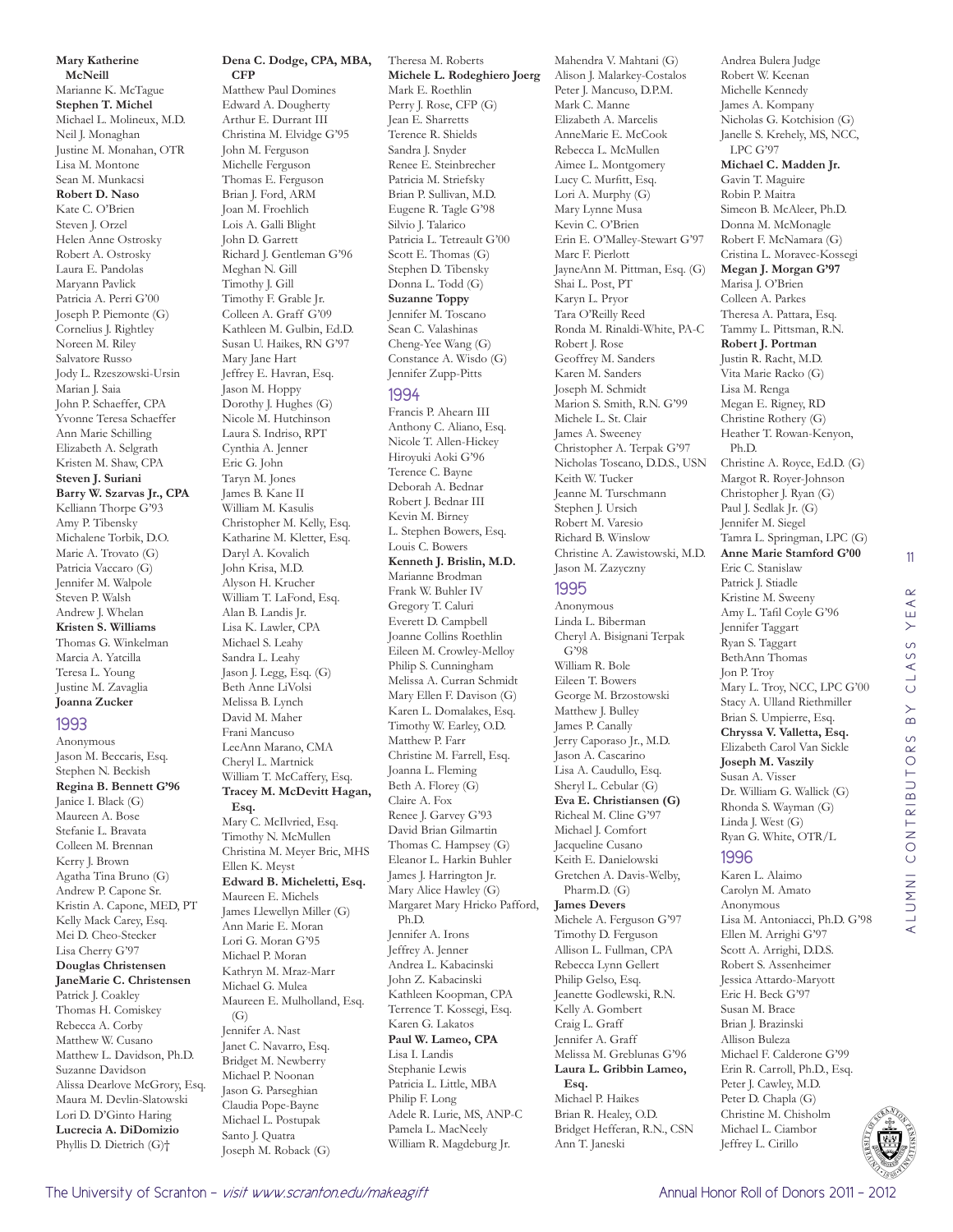Andrew P. Cline Christine A. Cody Jennifer Hawkins Comfort (G) Alfred A. Cooke III Linda M. Coulter LaCarrubba William G. Crawford **Michael A. Crimmins**  Michael D. Croghan John J. Czarnecki G'97 Gemma P. Davis G'03 **Matthew J. DiLiberto P'15** Sharon L. Dougal Kristen M. Filler Stacey L. Fitzsimons Jacqueline A. Franke Rev. Ian M. Goslin (G) Carol E. Greenwald (G) **Kevin B. Grzelak, CPA**  David R. Guarino Kenneth J. Harris Jr. **Rosemary Hazzouri Gallagher (G)** Julie A. Jones **Kathleen M. Joyce, M.D.**  Robert J. Krehely Jr., MBA Carmen R. Latona, M.D. Kelly T. Latona, MPT G'97 Karim M. Letwinsky (G) Valarie A. Lewis Andrew P. Lovell Kathryn Ott Lovell **Elizabeth A. Madden**  Bernice McDonald Michael A. McDonough, Esq. Catherine A. McGeehan, R.N., MSN Susan M. McGrath Valinis, Esq. Maureen T. McGroarty **Monica M. McMullan**  Ruth C. Mecca Kevin C. Moran Judith A. Newman, NCC, LPC (G) Kathleen P. O'Leary Maureen R. Owings, R.N. **Robert J. Pachence Jr.**  Kimberly Anne Pavlick, Ph.D.  $(G)$ Rev. Thomas J. Petro III Robert J. Ritz Jr. (G) Christina E. Roberts Jeanne D. Rohan, M.D. Angela C. Rudy Lisa A. Salaris Ruth-Dinaz S. Sarkari (G) **Melissa A. Schnipp, CPA**  Brian J. Sileo Michael J. Snow Jr. Timothy J. St. Clair Maire A. St. Ledger Katherine E. Sturiano Kathleen A. Tomczyk Linda J. Troutman G'97 Shawn M. Tweedt, D.O. Jennifer A. Vaszily Czarnecki Sharyn Vaugh, RN G'05 Bryan Scott Walker Sherry L. Winn-Smith, O.D. Deirdre J. Ypma (G)

#### 1997▼

Elizabeth Ann C. Aldridge Jenneen E. Ameres John L. Ameres

Nathan L. Anderson Anonymous Christina C. Antioco-Feit Michael F. Antoniacci **M. Stacey Bach, Esq.**  Susan L. Bradley John J. Cahalane Judith Ann Castrogiovanni G'01 Catherine M. Champi, C.R.N.P., MSN G'99 Joseph Patrick Colozza, CPA  $(G)$ Cynthia C. Cox (G) Gerard R. Crocamo **Amy L. Croom**  Lucrecia V. Cuautli-Lopez (G) **Sara E. Daly**  Lee J. DeAngelis Paul DiPietrantonio Matthew C. Dwyer Jonathan T. Fanuzzi Lori A. Fanuzzi Elizabeth A. Fives Joann Gallichio, Sc.D. G'98 Thomas C. Genkinger Abby R. Gordon Mari A. Grochowski Glenna M. Harkins Peter Henshaw Daniel J. Hoegen Jill M. Horne Frank C. Hourigan III Christine Pascone Hudacek, PT G'98 Alfred A. Jordano Jr., CPA Jonathan C. Katchmore Christopher R. Keating Francis J. Kelly G'00 Gerard T. Kinzel Dawn Y. Kohl (G) Beth-Anne Krasniqi, PT G'98 Christin Hasara Krey, MPT G'98 Don Peterson Krey Lauren H. Lessig Michael J. Lessig Kathleen K. Liszka, MPT G'98 Jennifer J. Lyden Melissa Carole Mahler (G) Elizabeth A. Manzoni Jessica C. McCabe Matushek  $(G)$ Carol R. McDonough Michael J. McGarrigle David C. McNeal Megan C. Monks Rebecca Brill Moody Jean M. Morris **Andrea J. Mulrine**  Sarah E. O'Connell, Esq. Sheryl Lynn A. Oleski, D.O. Judith A. Oliver Nicole M. Orzechowski, D.O. Cathy A. Pierlott Dr. Matthew F. Pierlott **Kari J. Portman**  Carol A. Radle, Ph.D. (G), P'15 Aravind Raj (G) R. David Rebanal Wendy M. Runco G'98 Michael C. Shera Mary Ann T. Siddons (G) Heidi A. Sims (G)

Heather M. Stein (G) Janice M. Sullivan G'98 Matthew G. Sullivan Heather D. Swierczek G'98 Matthew T. Walter (G) Lisa A. Wells (G) Jeffrey B. West, NCC G'99 Daniel T. Wilkins (G) 1998

Eileen B. Allardyce Anthony M. Andriano Anonymous Judith J. Bailey G'05 Lauren S. Beck Amy C. Brinkman Robin T. Brooks-Johnson Austin J. Burke Jr. (H) Thomas J. Burke Jr. Sharon A. Byrne (G) Carolyn K. Callahan Thomas E. Caswell (G) Imara M. Charles Laura M. Chetirko Matthew E. Connelly Michael W. Coyle Anthony J. DePhillips Laura J. Ducceschi Mary Grace Durkin Cabral Alicia M. Farren Carmen D. Ferranti Mary H. Gallis (G) Megan K. Getz Bohensky G'06 **Andrew M. Gilfillan Michele G. Gilfillan**  Joseph P. Giovannini III Robert G. Grasso Paul G. Grzelak John E. Henrikson Mary E. Icker Christine D. Ingram-Lipp Michael J. Jacobs Dennis G. Johnson Deborah A. Jones (G) Bryan M. Knowles Rosemary K. Lavelle G'04 Thomas D. Lawrence Julie A. Marra Mary Catherine A. Martin G'05 Janette M. Milano Matthew F. Milano, D.M.D. Sunny L. Minelli Weiland Dianne R. Moser-Stout Ann Moskovitz (H) Donald R. Murphy Dr. Christine O'Donohue Margaret M. Okurowski **Colleen E. Pachence**  CPT Ian H. Pienik, USA Michael P. Platt, M.D. Mildred A. Polovitch Nicole L. Potthoff Yorke Kathleen T. Rinaggio Kelly L. Rottkamp Cara J. Russo Michael C. Russo John F. Ryan Maureen A. Ryan Meredith H. Simpson Samuel F. Smith Emily Anne Smorol Beth A. Sweetana Peter V. Tafuri (G) Kim M. Tasker

Maurine B. VanHemelryck G'99 Susan C. Onofry (G) Susan F. Waldron Timothy M. Waldron Susanne M. Walsh, LCSW Russ H. Walter Jr. Deborah S. Waters Brian T. Yorke Sean Youngblood (G) Megan R. Zukoski Azar, D.D.S. 1999 Anonymous Jeanette M. Archetto Kevan S. Bailey G'07 Joseph C. Baldoni Robert A. Barrow (G) Casimir F. Bartlomiejus Jr. Sean P. Batten Kristen L. Bene Christopher T. Benestad Kelly A. Benestad Anna C. Berglowe-Lynch

Lauren M. Bernero Lynette M. Bernot G'00 Andrew M. Boock Joseph M. Borosky G'01 Kerry J. Burrell, O.D. Bernadette A. Cahalane William D. Camara Lauren E. Connelly Sharon D. Conway (G) James N. Crocker II Janet M. Crocker Brian T. Cutrone Lisa Marie R. DeRogatis, Esq. Gina DiBartolo Jeremiah F. Eagen, Esq. John T. Ellis, Esq. (G) Noel S. Eloff Johanna C. Eltz Camara, Ph.D. **David Matthew Fedor, D.O.**  Melissa L. Froland **Sean J. Gaffey**  Yvonne Galella, D.O. Suzanne M. Garrison Jennifer R. Gerardo William J. Gillespie, Psy.D. Tara A. Gomes Jacobs Jill M. Grasso Julianne Guthrie Jennifer A. Hayes G'00 Colleen M. Henrikson Kathryn A. Janofsky Judith M. Kennedy (G) Christopher C. Krall G'05 Anthony E. Kwiatkowski Jr. Maureen E. Kwiatkowski G'00 Jennifer Langan, Esq. Edward J. Larmann Jr. Juanita M. Lawrence Shannon M. Laylo Matthew A. Lee Melissa J. McElwain G'08 Michelle A. McGough (G) Terence P. McNulty Meghan E. Mikulski Brighid E. Moran Matthew W. Moran MAJ Cristin A. Mount, M.D. Ann S. Moyles (G) Rev. Thomas M. Muldowney Shannon L. Murphy Fennie Rev. Martin S. Nocchi George E. Noone III

Niall O'Sullivan Karen T. Pasqualicchio Marissa Patel Salvatore M. Piccolo Judy T. Platt, M.D. Deborah A. Proulx Deborah S. Rudis G'00 **Michael K. Short**  Stephanie A. Spanton **Craig J. Steel**  Stanley Strelish Jr. Michael F. Swierczek G'01 Joseph E. Swift Vincent J. Vanston (G) Kristin Vieira Kimberly D. Ward G'00 Darreth L. Zeccardi

2000 Todd M. Adamek Anonymous Bonnie L. Armitage Paul A. Bazik Paul W. Bechtel Marisa N. Bonacci Cynthia L. Breme Sarah M. Bunting Messing **Kathleen H. Burke**  Colleen B. Burrell, OTR/L Thomas A. Ciavarella Marybeth Clark Paul M. Collins Jr., Ph.D. Christian B. Connelly John M. Creighton Julia S. Creighton James G. Demetriades Jr. Matthew D. DeNinno Jennifer N. DiBiase Anna M. DiPaola-Gemolas Leslie A. Ditta Timothy P. Donahue Catherine L. Ehrlein Kate A. Ellis Rosemary E. Franceschelli (G) Michael J. Gahagan Kimberly D. Gerrity (G) Chrystie A. Gorman Michael A. Greene Philip C. Grieco Amber D. Hannah (G) Katherine M. Herbst Jennifer H. Housel (G) H. Merritt Hughes (G) Anne M. Kearney Ruth H. Lancia Andrew P. Lund Jennifer M. Lund G'01 Michael D. Lynch Aaron J. Mannick Janet E. McCarthy William J. McCarthy Mary Ellen McFaul Corey P. McIntyre G'01 Adam C. Minakowski Edward V. Murray Edward L. Murray, D.P.M. (G) Kimberly A. Mydland G'01 Carrie L. Naugle Courtney Nicholas Patricia M. Pivirotto G'05 Jennifer Anne Polino

Laura A. Prosser, Ph.D. G'01

Hope St. Clair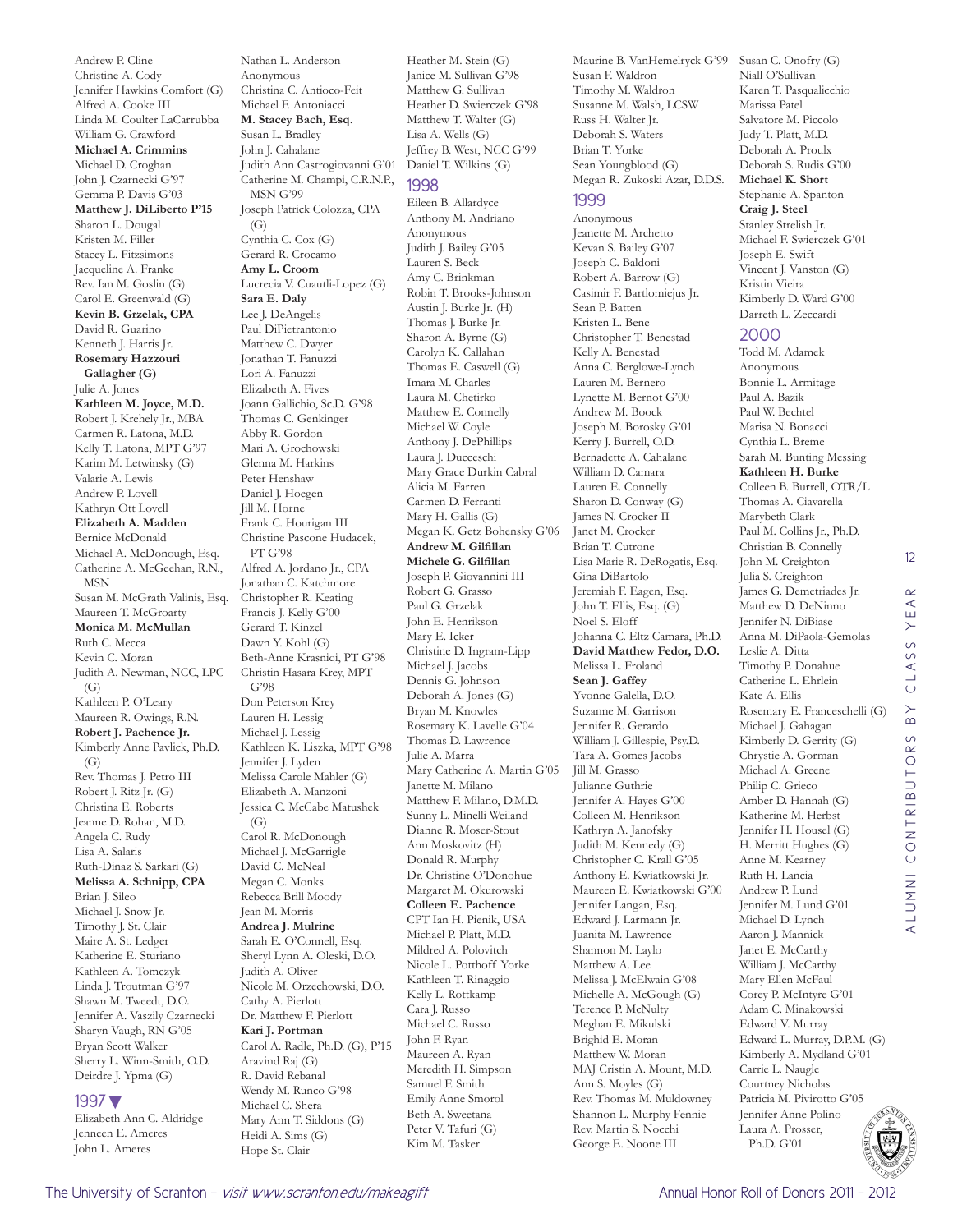Christopher R. Reina Heather A. Royce Timothy M. Rudis Alaina M. Schinn Shannon L. Schlissel G'01 Anna M. Slager Margaret Ann Stevens Terri L. Strelish Danielle C. Struble-Fitzsimmons, D.P.T. G'01, D'06 Michele A. Truax (G) Melinda S. Walck G'01 Deirdre M. Walsh Scott C. Walter Allison J. Zusmer

#### 2001▼

Class of 2001 Lisa A. Adamek Jamie J. Adamski, D.O. Anonymous Mary Kay Aston (G), P'13, P'15 Jennifer M. Avallone Ronald J. Babcock Jason T. Bartlett Melissa A. Bevacqua G'05 **Christine E. Boyle**  Kara A. Brezinski-Clark Matthew J. Burruano Nicole Burruano Elizabeth A. Capobianco Thomas J. Carroll Jr., Esq. Sean M. Clark G'11 Patricia E. Corieri-Ellis Brian C. Costello Donna M. Cottone (G) Sarah E. DalFol G'02 Carolyn Marie Davis Bernadette M. Edgerton, D.P.T. G'02, D'09 Robert A. Edgerton III Thomas H. Ehrlein Joseph Fent III, V.M.D. Brian J. Giulian Nancy M. Gownley Gina M. Green Adrienne L. Hamson G'04 MAJ Mark W. Hannah, USA, Ret. (G) Susan E. Ingraffea Kristina Karnovsky Dr. Paul Michael Krebs Jesse A. Krempasky, MPT G'02 **JoAnne M. Kuehner (H)** Kathleen T. Madden Danielle C. Maske Kevin P. Moran Patrick J. Morgan Timothy R. Nastro Mari J. Olshefski Kathryn M. Page, MPT G'02 Karen M. Palonis (G), G'12 Jessica L. Pelenski G'02 Cheryl Pisano Keith E. Quinn Mari-Christina Quinn Rebecca N. Rampolla-Phillips Jessica M. Robinson G'04 Andrea R. Sandrowicz Deirdre A. Scheuermann Jeffrey R. Seymour (G) **Susanna Short**  Vicki Lewis Steiner (G)

Carol L. Strauch Anthony Talerico Jr., CPA Maureen P. Thomason Thomas C. Venditti

#### 2002 Christina L. Bianco

**Rachel L. Bott**  Bradley J. Breslin, Esq. Kathryn L. Buscaglia Maria Casale **Henry E. Chance**  Christopher B. Cianci, D.O. Dana J. Costanzo Kevin M. Crummy Brian J. Daly G'06 Francis P. Daly III Rita A. DiLeo Lauren Dowd G'03 Ryan W. Duffy Joy L. Dupont Julie Eisenberg Anthony P. Fesken Sara A. Freeman Gretchen C. Fritz Christopher M. Geadrities Caroline C. Geelan, D.O. Jill Ann Glenn (G) Daniel M. Goffredo (G) William E. Hanni Maria E. Healey Hurst Michelle A. Hiller, OTR/L Krista R. Howard Kristy R. Huggler G'04 Brian V. Jauntig Alison L. Keefe Matthew P. Keefe, D.D.S. Michael P. Kroiss Michael W. Legacki Jr. Lindsay M. Lepore, D.M.D. **Jeffrey J. Manganaro**  Joseph J. McDonald Annemarie T. McInerney Maria K. Mesaros Nicole M. Moretti Evan J. Morrison Daniel J. Nebzydoski Meghan M. O'Connell Michael F. O'Keeffe Joy Theresa Oliver, Ph.D. Kevin M. O'Meara Margaret K. O'Meara Ann R. Phillips (G) Christine J. Potts Joseph A. Quattrocchi Faithe Rassias Kalisperis, D.P.T. G'03, D'07 **Anthony J. Recupero, D.O. Stephen R. Remick**  Joseph P. Roche Aileen M. Roginski, D.P.T. G'03, D'07 Joseph P. Rusincovitch (G) Erich G. Schauer Adrienne H. Simonds G'03 Erick B. Simonds Laurie C. Snyder G'03 Marykate R. Stich G'03 Loren L. Stone, MHA (G) Michele Studney John P. Swarts G'08 Lisa M. Tomeo April L. Troy, M.D. Bradley J. Troy

Erica A. Tucker Jennifer J. Valtos (G) Cynthia D. Vincenti Sarah A. Votrobeck, D.P.T. G'03, D'06 Ian P. Walsh CPT Russell M. Watkins, USA Kathleen Pedley Werner G'10 Andrea Woolley Amanda V. Zerby

#### 2003

Melissa A. Altamura Anonymous Michael E. Appleton, Esq. Melinda B. Banick (G) **Rev. Michael John Bartholomew**  Scott L. Blakiewicz Natalya M. Boock G'04 Nathan Boock Christina A. Bosco Michael R. Brychta Meghan A. Calpin Derek M. Carlson Peter J. Castagna Stephanie L. Clark, M.D., M.P.H. Janet Clearkin Kevin E. Clearkin Robert W. Davis Jr. G'10 Philip M. DeMola, D.O. Julie A. Dietrick Andrew P. Doran Gregory J. Dougherty Michelle A. Dougherty G'04 Elizabeth A. Dragone Carlos D. Garrido Jonathan M. Goldwasser Sara C. Gonzalez, D.O. Kyle M. Hatler Tera L. Hatler, CPA Erik M. Helbing, Esq. Brian P. Higgens Lucie M. Iuzzolino Antonietta Jaxel William J. Kayal, M.D. Leigh N. King Jennifer E. Kraljic Christine A. Krempasky G'04 Alison Lassiter Amy R. Leahy Daniel W. Loftus Ellen E. Loftus G'11 Very Rev. Sterry David Mahaffey Jr. G'05 Dennis J. Mahoney Jr. Dana Matkevich Lauren T. McMullin Doran G'11 Elizabeth L. McSweyn (G) Kathleen Mitroka G'08 **Sandra Montrone (H)** Nicole K. Petrin Erik G. Polan, D.O. Thomas A. Porrovecchio Terence G. Reilly Krista M. Reis Erica L. Romann James V. Rudolph Kenneth T. Sandrowicz Kristin E. Schwarz Meghan A. Sheridan Joseph E. Stofega

#### **Colleen A. Surace**

**Ryan M. Surace**  Ann E. Thielke G'05 John K. Thielke Jr. Anthony M. Vigliotta Jesse M. Zyskowski

#### 2004

Anonymous Anthony Balzano Charles C. Bartels Erica R. Bartels Kristen M. Best G'05 Lauren E. Brush Elizabeth J. Campbell Adam R. Casciole Linda J. Cavazzini Vito V. Cirigliano, D.O. Robin A. Cook **Christopher J. Corey G'11** Mary Ann E. Cosgrove Steven R. D'Ambola (G) Jessica DiDonato Catherine A. Dixon (G) Russell R. Donnelly Patricia Ann Emerick (G) Eileen R. Erickson-Cours G'05, D'10 Christine M. Frawley Anthony D. Giancatarino II Catharine A. Giancatarino Edward W. Glowienka III Stephen J. Grable Timothy J. Grover Alison M. Hill James J. Hornberger CPT Kimberly A. Johnson, **TISA** Amanda Susanne Karlavage Stacy M. Kearney Barbara D. Kelly Mary Kenney Cirigliano, D.O. Elizabeth J. Kloczko G'05 Martha Ann Kokinda (G) Anne E. Kozul Ann I. Kushmerick Patrick J. LaPorte IV Victoria Ma Legacki G'09 Lauren M. Loftus Amanda R. Loyden G'08 Dennis E. Mahon Theresa A. Martin Kevin J. McCabe Jessica K. McLane, D.O. Christine A. Meares Daniel L. Meares G'08 Joseph J. Mulhall Colleen E. Murphy **Erik J. Novak**  Elizabeth A. O'Connor Huck Lorraine M. O'Donnell Robert F. Olinits (G) **Jane Oppenheim (H)** Lauren E. O'Shea Kathleen A. Pearson Michael T. Pearson William R. Peoples, D.P.T. G'05, D'08 Dr. Melanie A. Preston **Robin M. Raju**  Joseph J. Ricci G'05 Kevin T. Riley Melissa A. Rupp Balzano Gregory P. Snyder

Keith R. Williams (G) Jane K. Yeomans (G) Dr. Kelli M. Young

#### 2005

Lori Algar G'06 Elizabeth M. Ali Nicole M. Aloise Frankenstein Brian D. Alvaro Anonymous Paul G. Batyko III Patrick J. Brennan **Matthew Brown, D.D.S.**  Michael A. Carroll John P. Castellano Kathryn M. Chertok Elizabeth C. Congdon Robert B. Congdon G'07 Melissa E. Conley G'06, D'10 Brendan C. Connors Ronald E. Coons Jr. Nicholas J. DeBarbrie **Louis A. DeNaples (H)** Carrie A. DePasquale Rebecca R. Devlin Eileen T. Donnelly-Phillips Ryan M. Dougherty Nadia L. Dunn G'06 Kathleen E. Eufemio (G) Lauren Farrell Moran G'06 Diane Fendrock-McFarlane (G) CPT. Patrick J. Flynn Sarah J. George Lee Gonzalez G'07 Kelly A. Guiton G'06 Anne D. Higgins Kristen A. Hill Robert J. Huylo Erin E. Jennings (G), G'09 **Harry M. Jansen Kraemer Jr. (H)** Kristine L. Kuschman Han Li Elizabeth Mahon Donald F. Mammano Jr. Lauren A. Marchak Daniel T. Marvin, J.D. Gregory P. Marx Francis X. McCann Keren C. McCarthy Brian P. Meares Stephen N. Mekosh John Z. Monahan Daniel A. Nelson, M.D. William J. Newman, Esq. Timothy J. O'Malley Meghan A. Passo G'06 Thomas J. Phillips G'06 Christopher S. Potocki Dr. Kristin A. Riley Ellen D. Rollyson, D.P.T. (D) Christina M. Rush G'06 Erin L. Ryan Elizabeth M. Sandrowicz Theresa P. Sandrowicz Alicia M. Savarese Holly L. Schovitz Jennifer A. Slick G'08 Matthew J. Slivinski Carolyn Smart Brenda F. Stang G'06 Sara K. Suchoski G'08 Amanda M. Wilczynski Lauren E. Winters



13

 $\alpha$  $\prec$ YE,

CLASS

 $\overline{B}$ 

ALUMNI CONTRIBUTORS BY CLASS YEAR

ALUMNI CONTRIBUTORS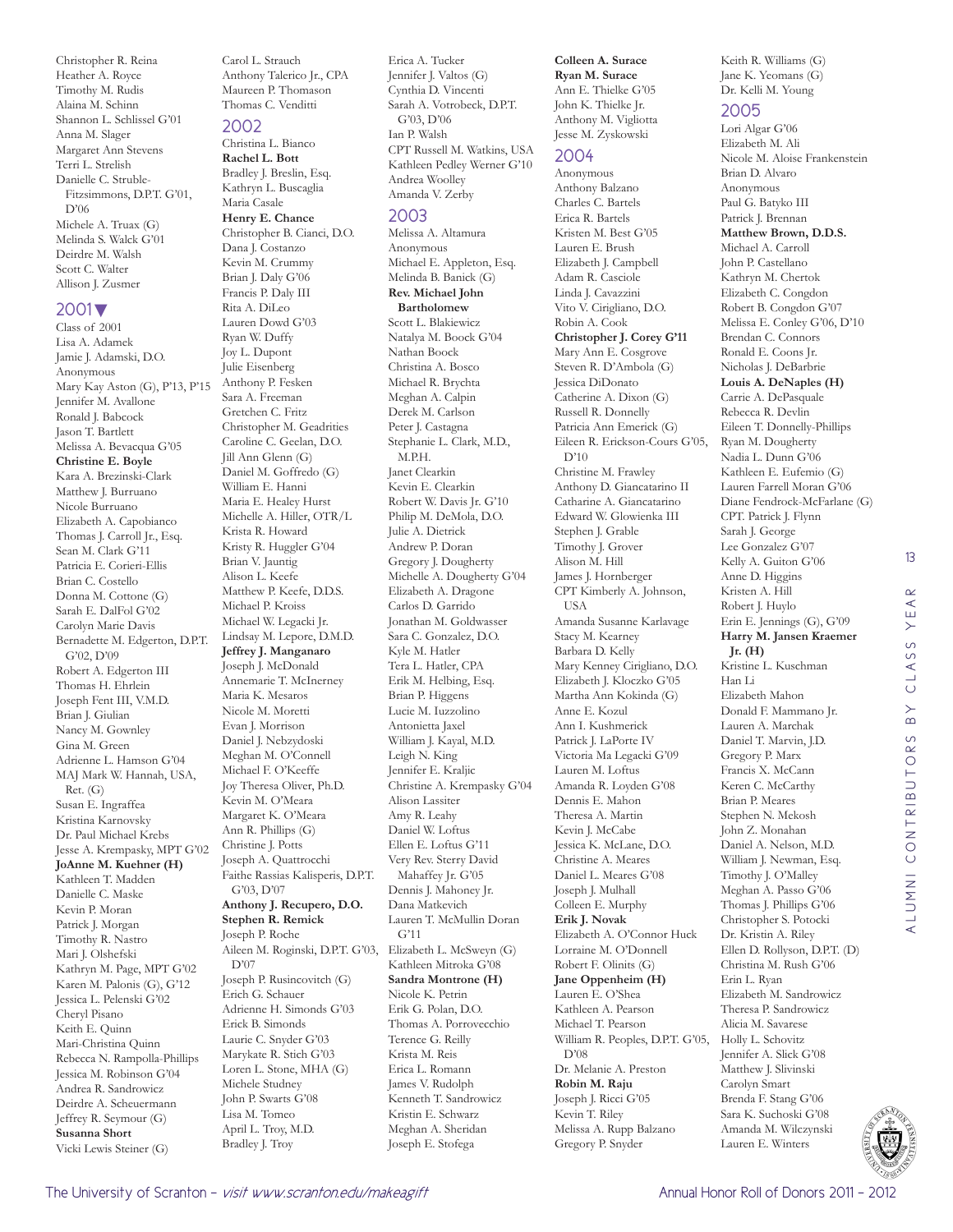Michael Wong Marie A. Yezzo Matthew J. Youssef

#### 2006

Dr. Joseph T. Adams Casey L. Aiello Anonymous Gregory V. Aughenbaugh, Esq. Meghan K. Aughenbaugh Nicole M. Bonventre Gail M. Brady Rebecca Marie Brown, D.O. Peter E. Buechner Lauren E. Burke Patricia A. Campbell Maureen A. Ciliberto (G) Stephen J. Clark Shannon K. Coughlin Jacquelyn L. DeForest Sol T. DeJesus, M.D. Karen J. Dilsizian Elizabeth M. Dobrowolski CPT Patrick M. Dunn, USA Virginia R. Egan (G) Courtney E. Enman Tommasina B. Fiorillo Sarah L. Frey Kristy A. Frick G'08 Stephen M. Fromhold Tara M. Fueshko David A. Grizzanti (G) Emily D. Hantsch Kristy E. Hare G'08 Lindsey H. Hayde G'10 Meredith R. Heine John Heppler Jacquelyn T. Hollowwa Zachary C. Huard Suanne Hutchinson Carrie L. Inkrott Michael J. Jenkins, Ph.D. Steven A. Jenks G'08 Robert H. Jones III G'07 Brian J. Kelly Paul Klebon Amy S. Kordek Kerri A. Kornobis John E. Krystopowicz Michelle Layland G'12 Travis E. Lefevre Margaret C. Leuzarder Joseph Marolda Aisling M. McCann Robert W. McGill Jr. Kathryn M. McKenna, M.D. Patrick J. McKenzie Timothy J. Meade Nicole D. Monahan G'07 Cheryl B. Mrazik Seth Opeil Erin L. Orben Eric F. Ostrowsky Neil Patel, M.D. **Mary Ellen Pichiarello (G), P'15** David Posocco Philip M. Prior G'07 Paurush Shah, M.D. Capt. Joseph A. Simonetti Jessica E. Spragg Elizabeth A. Steinmetz Sarah O. Sweeney Jua T. Tawah

Ryan J. Tigh Nicholas P. Truncale G'07 Joseph C. Ulichny Thomas P. Umile, Ph.D. (G) Alyse J. Underland Nathaniel J. Underland Tracey L. Vieira Annette L. Walker (G) Jeffrey M. Williams Diane M. Wilson-Wren (G)

#### 2007▼

William R. Andahazy (G) Amanda E. Bair G'09 Brice S. Beach, Esq. Angela C. Beschner Christopher P. Boehme Meghan M. Boyle Kaitlin A. Breslin Angela D. Buren Alissa D. Burneyko G'08 Joseph A. Butash, M.D. Matthew J. Calvert Kevin M. Carbonetti Amber L. Cardamone G'11 Christen M. Carella Joseph P. Casey Lois E. Cheraz (G) Mark V. Coogan Heather C. Cullinan Stephanie L. Damiano CatherineClaire Davis Pamela K. Doffont Katherine T. Doherty G'11 Lindsey D. Dommenge, R.N. Jaclyn M. Doyle Joseph J. Dwyer Adam S. Eliassof Christopher T. Errico Antwuan C. Evans Natalie C. Fala Jason C. Feairheller Michelle Laura Feairheller G'08, D'11 Sanford J. Feld (G) Enrique A. Fernandez Jonathan P. Forte G'09 Carmine N. Gatto Lisa-Marie J. Gill Jennifer A. Graham, DPT Christina M. Haggerty (G) Amanda E. Halpin Ashley M. Hartman, PD Brandon Hatler Susan M. Heppler Christopher W. Iacocca Dr. Kathleen M. Iacocca (G) Sarah M. Johnson Christy J. Joswick Maura A. Kelly Miranda E. Kendrick G'09 Elizabeth C. Kiernan Joshua Klonoski G'09 Jennifer D. Ko (G) Jacqueline M. Kosmo Elizabeth M. Kurtulik Mercuri Caitlin R. Layden Scott T. Leahan Clair L. Long (G) Jaclyn R. Magee Erin A. Maguire P'15 Angela M. Marx, O.D. **Joegi G. Mathew**  Janelle L. Matsago

Elizabeth A. McDyer Joanna T. McKeegan, Esq. Francis McLane Jr. Michelle K. McRuiz John J. Mercuri David J. Monahan Sarah B. Moore Maureen E. Morris G'08 Timothy O. Morris Daniel L. Navins (G) Sarah J. Nebzydoski John F. O'Connor Elizabeth F. O'Donnell Sean O'Flaherty Michael C. Olenick Michael R. Philips Sarah M. Piccini G'10 Stacy L. Potkulski G'08 Christina M. Rakowski Erin M. Ripp Nicholas J. Rodio Jr. D'10 Meghan S. Rowe Nathan G. Saffels, D.P.T. (D) Erin E. Salmond James V. Santoro Cynthia M. Satterlee Michael J. Schickner Joseph M. Schifano (G) Jessica A. Schlott Elizabeth A. Shackel Lucas A. Silva Timothy P. Smith Pamela A. Snopek Erica D. Sonzogni Alyssa Sta. Ana Amanda M. Szewczyk Jay Tioleco Andrea C. Vozzi G'08 Christopher J. Waddell Michelle L. Wheeler Patti M. White G'12 Jennifer L. Wilcox Colleen M. Zanis, D.O. Gregory P. Zumchak (G) 2008 John T. Angelo Anonymous Kimberly E. Bachert G'10 Kaitlin A. Baker

Danielle Bednarczyk G'10 Jacqueline M. Beer G'10 Tamar Beridze Michael G. Bershefsky (G) **Jeanne A. Bovard (H)** Caitlin E. Boyle Britney E. Bubrowski G'11 **Nancy A. Caldwell**  Bridget E. Callahan Samuel J. Castellino (G) Maureen E. Clark Elizabeth M. Cockerill (G) William Colona Sarah M. Costello Elizabeth C. Cruciani (G) Erin Dempsey Clare F. Devine Gregory F. Devlin Michael Dillon John G. Gennaoui Laura J. Gibbons Brooke L. Hinkley Joseph A. Indelicato Thomas D. Istranyi

Victoria A. Kocis Brian G. Konzman, S.J. William L. Lambert (G) Jessica M. LaPorta Kristyn B. Lartz **Garett Lewis**  Timothy P. Logan Lauren E. Maher Sarah L. Malcolm Allison M. Martyn Bridget R. McGovern Andrew P. Merget D'11 Kaitlyn M. Mimnaugh G'09 Christopher L. Molitoris G'12 John Muschelli III Andrew P. Notarianni Todd T. Parry P'15 Jamie M. Puchalski (G) Margaret M. Reilly Donna M. Rupp Colleen N. Scannell G'09 Danielle Schatz Larissa P. Schwass G'09 Margaret E. Smith **Diana Sorbera Joseph L. Sorbera III**  Kristen Sullivan Stephanie L. Tantum Conserette Raymond Totten Jessica T. Turrin Alexa A. Vacaro William E. Wyatt III G'12

#### 2009

Ashley M. Alt Anonymous Alison T. Bauer G'10 Kathryn A. Beckmann G'10 Kayla A. Betacchini Christopher J. Brusgard Gregory S. Carbonetti Michael B. Carroll Renee M. Castellano Carl Cervi G'11 Christina L. Chase Thomas M. Churilla Megan E. Conley Kristin E. Cordier Jamie L. DePinto Marie K. Donnelly (G), G'12 Patrick E. Donnelly Augustus D. Esgro G'11 Laura A. Falzon Leanne P. Farinella Tricia A. Fawls Katherine A. Ferraro, D.P.T. (D) Keith Fitzgerald (G) Joseph W. FitzPatrick Caroline M. Frey D'12 Lynn M. Gavin Sarah E. Glynn Anne M. Goffredo (G) 1LT William Gondela, USA Rebecca Haggerty (G) Paul W. Hawk III Lauren M. Hosko JoAnne Jakubowski Walter J. Janoski (G) Erin M. Jennings Rebecca J. Kaddis Kimberly A. Katapski Molly Klusek G'10 Vincent T. LaSala Heather N. Lucas

Thomas Lystash Kristen M. Maresca Armando Martinez (G) Daniel J. Marx Shauna M. McPherson Christopher R. Mefford Rose Merrell-James, Ed.D. (G) Patrick A. Meyers Laura A. Milunic Katie M. Morrison I. Leo Moskovitz (H) Lauren Anna Pascoe G'11 Karalyn L. Podlinski Clara M. Prendergast John D. Price (G) Kathleen E. Reedy Alan Rojas Joseph C. Romano Nicole V. Ryan Mandy M. Salerno D'12 Linda Scherer P'15 Susan B. Schimelfenig (G) Casimir J. Szapka Anthony A. Thomas Brian E. Tucker Andrew P. Tworischuk Caitlin E. Tyrrell James D. Vaughan IV Tiffany V. Watson John J. Woloski III Todd R. Yatchyshyn (G) Alison J. Zocco

#### 2010

**Anonymous** Anonymous **Amy K. Arnold**  Jennifer L. Barrett Luke A. Benedict (G) Kaitlin P. Berrisford G'11 Katherine B. Bolger 2LT Christine M. Bonasera, USA Neil F. Boylan Patrick F. Broderick Matthew G. Bronczyk Elizabeth M. Burke Michael P. Bybel Megan E. Callahan Gary A. Cancro Justin P. Canning Jessica L. Caserta Ann Marie S. Catalano Matthew J. Cavanaugh Kristin R. Cinquino G'11 Raymund C. Claudio Jr. Mandy M. Collins Katherine L. Conte Carolyn T. Daw Anna M. DiColli Andrew L. Dour Andrew E. Falkowski Douglas M. Farrell Adam R. Finch Sean O. Finnegan Kelly A. Foley G'11 Frederick T. Fuchs Mollie E. Gallagher Kevin M. Giblin Jr. Maureen T. Goodheart Matthew S. Gravier Erin E. Green Caitlin R. Harley Bryan J. Heinlein G'11



14

 $\alpha$  $\prec$ YE,

CLASS

 $\overline{B}$ 

ALUMNI CONTRIBUTORS BY CLASS YEAR

ALUMNI CONTRIBUTORS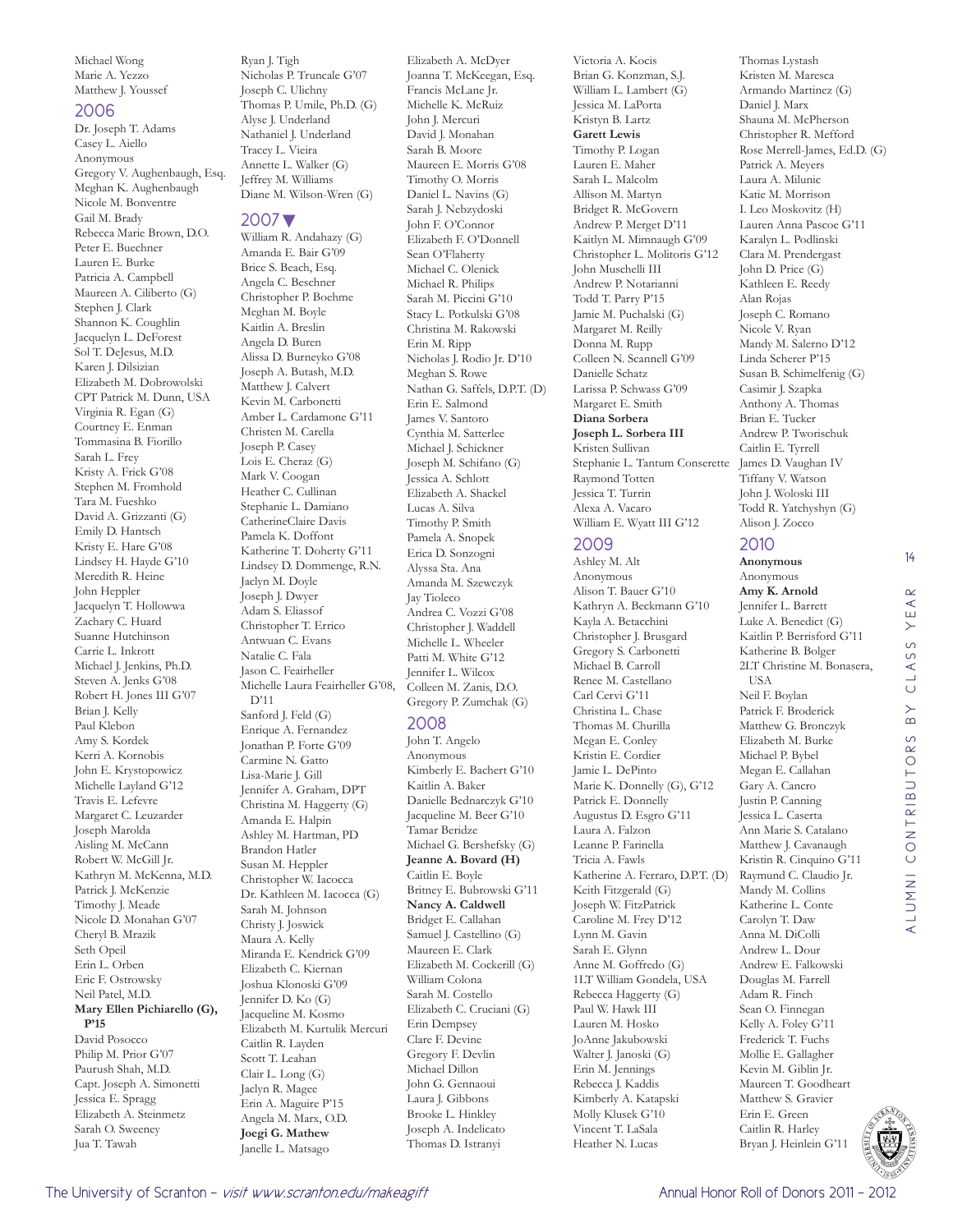Erik M. Horowitz Matthew R. Hosko **Timothy M. Hughes**  Stephanie M. Iovino Amie M. Jumper (G) Neil S. Kalariya Jason Kang Thomas G. Kash Amy E. Killeen Julianne Kinsey **Sean T. Kirk**  Elizabeth M. Kotz Christine M. Kuehn Emily M. MacPhee John C. Major Jr. Christina R. Marino G'11 Matthew Mariyampillai Bridget G. Marrine G'11 Mary C. Martin Mary Lee A. Martines Allison Matlack Amanda McCarthy Michael O. McDermott 2LT Donald A. McGhee, USA Kristen A. McGowan John P. McMorrow Scott L. Melideo Theresa A. Mercer Joan C. Miller Natalie Montes Kirstin O. Morrill John F. Muldoon John H. Nebzydoski G'12 Patrick M. Nerney Carl J. O'Neil Kathryn M. Palmer (G) Drew J. Picarillo Alexander A. Polster G'11 Ashley W. Poon Matthew P. Prior Patricia M. Quinn Silke H. Reddington (D) Ashley L. Regan G'11 Mary A. Rose Kathryn G. Rossi Heather J. Rubenstein (G) Melissa L. Sanko G'12 Joshua M. Scochin G'11 Danielle T. Sisto G'11 Amanda M. Skrzysowski Mallory S. Stasiuk G'11 Lauren E. Stein Brian P. Tabit Marcos Taboas Carrie Thomas Kreider (G) Matthew P. Tirella (G) Jamie L. Valis (G) Clark A. Veet Karl E. Weiss Lauren A. Wieland G'11 Alicia F. Yanac Matthew C. Young Brian A. Zaboski 2011

#### Edward P. Abbot Erik G. Adamitis Joseph R. Amicucci James N. Anasti Michael S. Arbuco Fernando Ardila-Giraldo Lauren C. Auwarter Dianne Barba John P. Barton

Edward K. Besse Tiffany A. Bettex Lauren A. Bottitta Emily G. Boyce Kaitlyn M. Braca Kristin E. Brosnan Natalie M. Burke Megan E. Byers Carl J. Caceres Kathleen P. Callahan Laura C. Carroll Patricia M. Cermignano Elizabeth M. Chase Vanessa Lynn Clark Roseanna L. Cleary Sean C. Coleman **Mia E. Collarini**  Stephen W. Conlon Courtney E. Connolly Maria A. Constantinopoulos Caroline M. Corasaniti Patrick T. Corley Joseph V. Costello IV Kelly A. Costello Laurel E. Coyle Caroline Cuiule Corrin M. Cwalinski Greg M. D'Alessandro Daniel E. Desplantes Catherine N. Devine Rita A. DiLeo Brandon C. Dombrowski Lindsay M. Donofrio Jeremy R. Dowiak Christian J. Dugan G'12 Alexander Dundara Patrick S. Eiben Stephanie A. Esgro Maura C. Fallon Kathleen A. Fiscus Maria Fitzgerald Patrick W. Fogarty Conor D. Foley Kelly A. Fox (G) James J. Franceschelli Brian E. Gaffney G'12 Aimee L. Gallipeau Michael J. George Danielle E. Gilson Gabrielle A. Giombetti Alyssa R. Goldbach James W. Gorman Jr. Tara B. Gramigna Denis E. Grandinetti G'12 Brendan J. Gray G'12 Valerie A. Griffin William T. Grogan Judith A. Gunshannon Edisa Hanic Jessica L. Hanntz G'12 Alyssa C. Hartman Rebecca L. Henthorn Daniel J. Herr Sarah M. Hill Shohin Hodizoda-Vance Elizabeth F. Hritz Kathleen N. Hudson Robert J. Karvell Adam M. Kasmark Lisa M. Keller Cynthia C. Kidd Elizabeth M. Klapheke Edward J. Kloniecke III Stephen T. Kofira (G)

#### **Bridget K. Kotchick (G)** Susan N. Krogulski Krystina M. Kubeika Shawn P. Lamb Christopher J. Lantero Elizabeth M. LaRousse Brenden M. Lavelle Amie P. Leonard Carlos R. Lepe Jessica M. LiBrizzi Brittany S. Loevner Christopher J. Luby Elizabeth J. Lukowicz Kelly A. Magee Steven T. Maher Kimberly A. Maloney Megan K. Mann Lisa M. Marchione Diana M. Martin Nicole E. Martin Elizabeth A. Mauer Joseph J. May (G) Brianna R. McArdle Elyse C. McCabe Erica L. McGraw (G) Kelly A. McHale Siobhan M. McKenna Conor B. McMenamy Ann T. McPhillips Nicole K. Miarrostami Michael A. Molitoris Stephanie L. Monteleone G'12 2LT Timothy M. Moore, USA Nina T. Muto Karen A. Navarrete Lauren E. Nicholls Joshua C. Nicklas James V. Nolan Karl G. Oberg Dervela M. O'Brien John J. O'Connor Jr. Robert W. O'Malley Jr. Marla E. Osborne Jessica J. Palmeri Chelsea L. Paskman Casey E. Pavlick Maximilian E. Peters James L. Piazza Lauren M. Piccione Lauren A. Porelli Caroline C. Pryor Laura E. Raffaele Matthew M. Ravensbergen Benjamin W. Redan Deirdre A. Reedy Stephanie Reidlinger Stephen M. Rignanesi Lauren M. Riolo Katherine A. Ritinski Courtney L. Roselle Colleen E. Roth Dania L. Rudolph (G) Jillian L. Ruggiere Emma R. Sacramone Justin M. Savitski Nicole Scala John L. Schiliro Karl J. Schmid Jessica L. Schmidt Joseph M. Scotchlas G'12 Jennifer T. Scotti Matthew C. Serkes Kathleen A. Sheridan

Michael G. Shertz Jr.

Jenna M. Simonetti Timothy J. Simpson Dorothy A. Skordinsky Katherine P. Slade Beth Somers Eric J. Sommers Abigail M. Spengeman Christopher J. Stallone Joseph E. Stella **Sheila M. Strickland (G), P'13, P'15** Lisa C. Strouse (G) Michele E. Suchecki Christopher T. Sullivan Jerica A. Tallo Lisa M. Taormina Jeanne Thallmayer Margaret W. Tibbitts Kaitlyn M. Tirney Carolann Trotta Laura C. Vahle Christopher D. Velazquez Michael R. Walko Jr. Megan A. Walsh 2LT Zachary J. Weber, USA Paul T. Wenke Julia E. White Rebecca E. Williams William C. Woody Megan M. Yekel G'12 Ann E. Zeleniak Kathryn M. Zengel Sarah M. Zimmermann Mary E. Zorechak NEW ALUMNI CLASS OF 2012 Alyson A. Aitken Mary M. Alling Victoria K. Alogna Emily K. Andrews Molly T. Andrews Anonymous

Blessing A. Anosike Christina Arbucias Samuel T. Arcieri Charles J. Bannon Elizabeth G. Barrett Patrick T. Barrett Erin M. Barry Christopher D. Barus Christopher W. Belden Alana M. Bencivengo Emily Bender Michael J. Bonomo Lauren S. Briggs Steven E. Brody Cecelia R. Brown R. Terrence D. Brown Antonietta Bruno Benjamin V. Brust Jocilyn C. Budda Joseph T. Burbella Diane N. Burke Joseph M. Callahan Katherine M. Cameron Christine A. Capalbo Laura R. Capasso Catherine J. Capella Jaclyn M. Capierseho Allison M. Carbone Allison E. Carey Kelly J. Carman

Santina M. Carpenter (G)

2LT Jenna M. Caserta, USA Chelsea R. Casey MaryElena Cassetori Christopher A. Castro Melissa L. Cavallo David M. Ceraul Ashley L. Chandler Daniella C. Ciollo Abbe R. Clark Kellan G. Clausen Candice R. Clifford Joseph V. Clifford Kayla T. Coady Christina M. Cognetti Danielle J. Colaprico Caroline L. Conners Chelsea A. Cooper Timothy R. Corker Megan R. Cox Stefanie R. Crosta Natalee A. D'Amore Jonathan A. Danforth Gina M. Daniels Jacquelyn E. DeLorenzo Kaitlin M. Delpriora Karen A. DeMaria Elaina M. DeSantis Laura J. Desmarteau Marc I. Dezii Puneet K. Dhillon Thomas M. DiAntonio Katherine M. DiBenedetto Caitlin E. Doheny Erin M. Doherty Brittany M. Dolan Ann C. Donati Kevin E. Downey Sean D. Downey Veronica A. Dress Meghan E. Durney Elizabeth A. Eaton Caitlin A. Ehly Brittany B. Esbin Albert J. Esposito Jr. Kelly A. Evans Michael J. Farley Michael P. Farren Stephen A. Fernando Victoria Fierro Ashley S. Figaniak Matthew G. FitzPatrick Amy M. Fizzano Meghan C. Fleming Gerard T. Ford Amy E. Forman Michael A. Forsette Nicole A. Fueshko Sarah K. Gage Jon M. Galante Bridget Gannon Anna P. Gasparino Adam J. Gault Jacqueline A. Gaval Gary Gifford Jr. Alison M. Gilroy Nina T. Giordano Kyle T. Gittleson Ademola M. Giwa Rachael I. Gnias Katherine E. Gonzalez Kimberly A. Good Mollie R. Goodwin Allison L. Gormly Brittany M. Grady